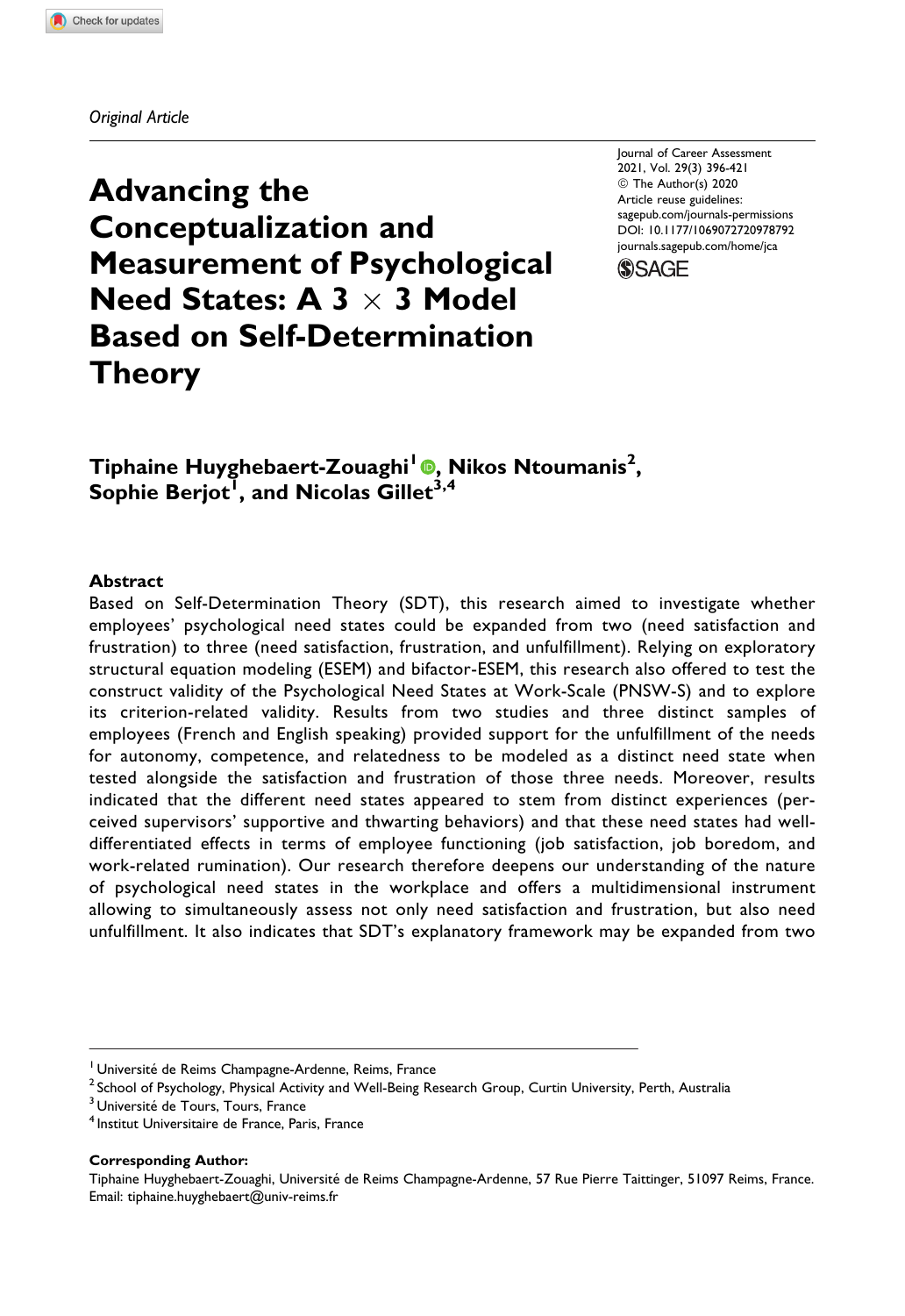to three need processes to explain the effect of the socio-contextual environment on individual functioning.

#### **Keywords**

interpersonal behaviors, need satisfaction, need frustration, need unfulfillment, Psychological Need States at Work-Scale, well-being, ill-being

Research in the field of Self-Determination Theory (SDT; Deci & Ryan, 2000; Ryan & Deci, 2017) has consistently demonstrated the importance of the basic psychological needs for autonomy (need to feel volitional and responsible for one's actions), competence (need to feel efficient when interacting with one's social environment and to have opportunities to express one's abilities), and relatedness (need to feel secure in one's relationships and to be able to rely on others) in promoting individuals' well-being. Scholars within SDT have demonstrated that there is both a beneficial and a detrimental aspect to these needs, with *need satisfaction* reflecting the positive experiential state of feeling that one's psychological needs are fulfilled, and *need frustration* referring to the negative experience where one feels that their psychological needs are actively undermined (Bartholomew et al., 2011b). Research within various contexts, including the work domain, has corroborated the existence of these distinct need states and shown their differentiated effects, with need satisfaction leading to adaptive functioning and need frustration yielding maladaptive outcomes (e.g., Trépanier et al., 2015).

Yet, recent research has suggested that need satisfaction and frustration do not suffice to explain individuals' functioning, and that a third psychological need state, namely need unfulfillment (i.e., the experiential state of lack of need fulfillment; also labeled need dissatisfaction by some scholars), could help gain a deeper understanding of the motivational mechanisms leading to individuals' well- and ill-being (e.g., Bhavsar et al., 2020; Cheon et al., 2019; Costa et al., 2015). Yet, none of these studies was able to provide full validity evidence for the existence of need unfulfillment as a distinctive need state. Building upon these past studies, our first goal was to provide evidence to support a  $3 \times 3$  conceptual model of the distinct experiential states of satisfaction, frustration, and unfulfillment, pertaining to each of the three needs for autonomy, competence, and relatedness (see Figure 1), in the work context.

The second objective of the present research was to operationalize this theoretical proposal by adapting the original Psychological Need States in Sport-Scale (PNSS-S; Bhavsar et al., 2020), which tapped on all three states, to the work context and to examine the construct validity of our Psychological Need States at Work-Scale (PNSW-S). Moreover, based on recent psychometric investigations into the multidimensional structure of need states ratings, including in the work context (e.g., Gillet et al., 2020; Huyghebaert-Zouaghi et al., 2020b), the third goal of our research was to further explore the multidimensionality of ratings on the PNSW-S. The fourth and final goal of the present research was to consider these multidimensional need states simultaneously, in order to gain a better understanding of their respective relations with conceptually proposed socio-contextual antecedents (supportive and thwarting supervisory behaviors) and consequences (job satisfaction, work-related rumination, and job boredom).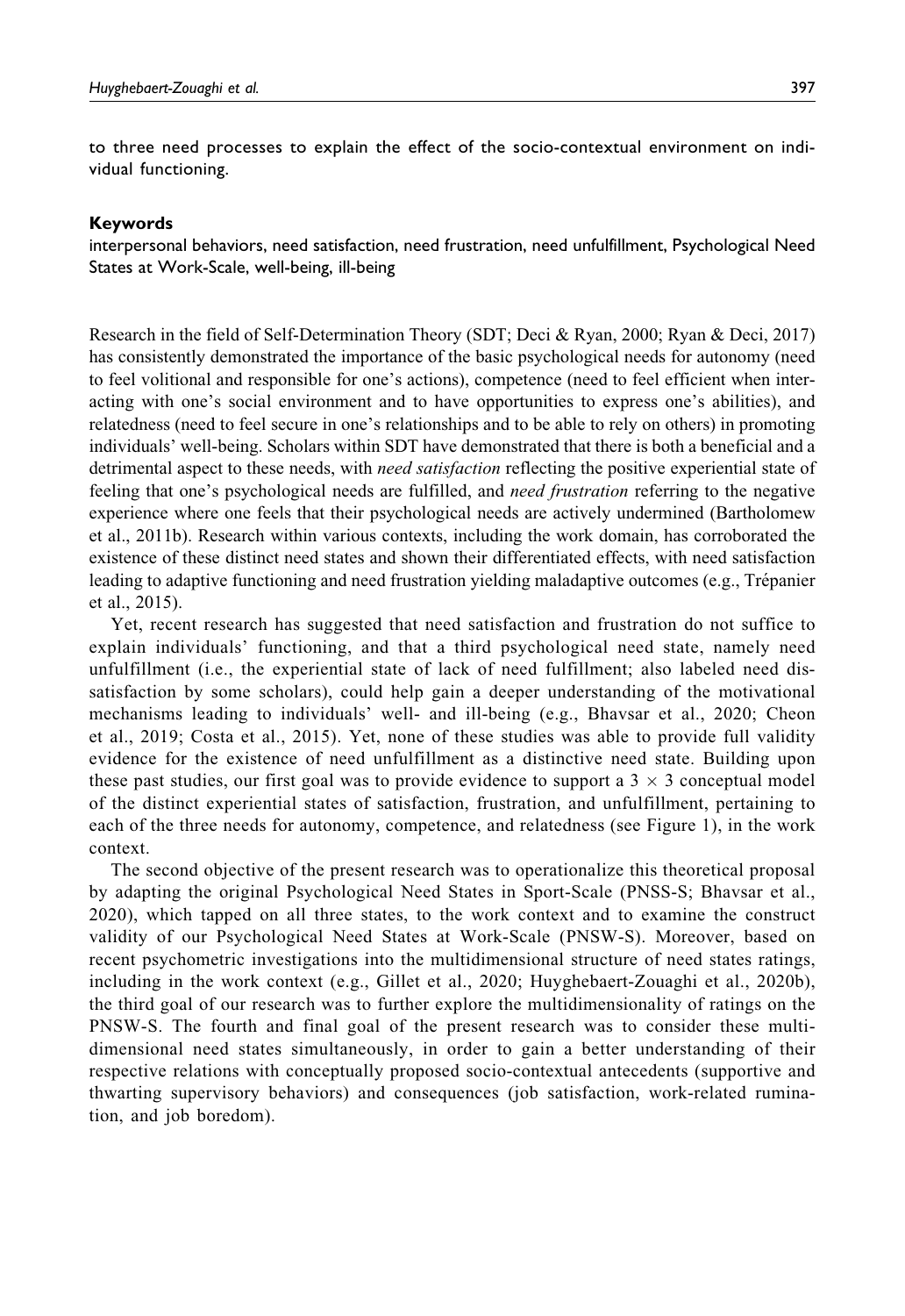|              |                    | <b>STATES</b>                      |                              |                            |  |  |  |
|--------------|--------------------|------------------------------------|------------------------------|----------------------------|--|--|--|
|              |                    | <b>Satisfaction</b>                | <b>Unfulfillment</b>         | <b>Frustration</b>         |  |  |  |
|              | <b>Autonomy</b>    | Autonomy<br>satisfaction           | Autonomy<br>unfulfillment    | Autonomy<br>frustration    |  |  |  |
| <b>NEEDS</b> | Competence         | Competence<br>satisfaction         | Competence<br>unfulfillment  | Competence<br>frustration  |  |  |  |
|              | <b>Relatedness</b> | <b>Relatedness</b><br>satisfaction | Relatedness<br>unfulfillment | Relatedness<br>frustration |  |  |  |

**Figure 1.** The  $3 \times 3$  Psychological need states model.

# **Literature Review**

Recent research has provided some support for the existence of need unfulfillment. For instance, Costa et al. (2015) demonstrated that need unfulfillment was not equivalent to need frustration. Indeed, perceiving no meaningful connection with one's peers (i.e., relatedness unfulfillment) is the not the same psychological experience as feeling rejected or despised by others (i.e., relatedness frustration). However, Costa et al. (2015) did not provide full evidence for the existence of need unfulfillment by failing to assert its criterion-related validity. Cheon et al. (2019) were able to show autonomy unfulfillment to be distinct from autonomy satisfaction and frustration, as items measuring these concepts loaded on three separate factors with few cross-loadings. Yet, this study did not consider the experience of unfulfillment across all three needs.

Bhavsar et al. (2020) tried to address the limitations of prior studies by offering a tripartite conceptualization of psychological need states (need satisfaction, frustration, and unfulfillment). These authors proposed the term "need unfulfillment" as an alternative to the predominantly used "need dissatisfaction" label which, in prior research, was confusingly used to refer to lack of need fulfillment (e.g., Cheon et al., 2019) but also to describe the experience of need frustration (e.g., Neubauer & Voss, 2018; Wang et al., 2019). Bhavsar et al. (2020) defined need unfulfillment as the "negative experiential state of a lack of need fulfillment" (p. 3), in which one perceives that their needs are set aside or neglected and feels that "something is not as good as it should be" (Bartholomew et al., 2011b, p. 78). Despite their rigorous conceptual and methodological approach, the authors found no evidence to demonstrate that need unfulfillment could be modeled as a distinct need state when tested alongside need satisfaction and frustration. Yet, they were able to show support for a distinct need unfulfillment factor when modeled alongside either of the other two need states.

In line with prior research's theoretical advancements, we suggest that employees, just like athletes (Bhavsar et al., 2020), students (Cheon et al., 2019), and individuals in a romantic relationship (Costa et al., 2015) may experience need satisfaction, frustration, and unfulfillment of their psychological needs for autonomy, competence, and relatedness. Specifically, based on Bhavsar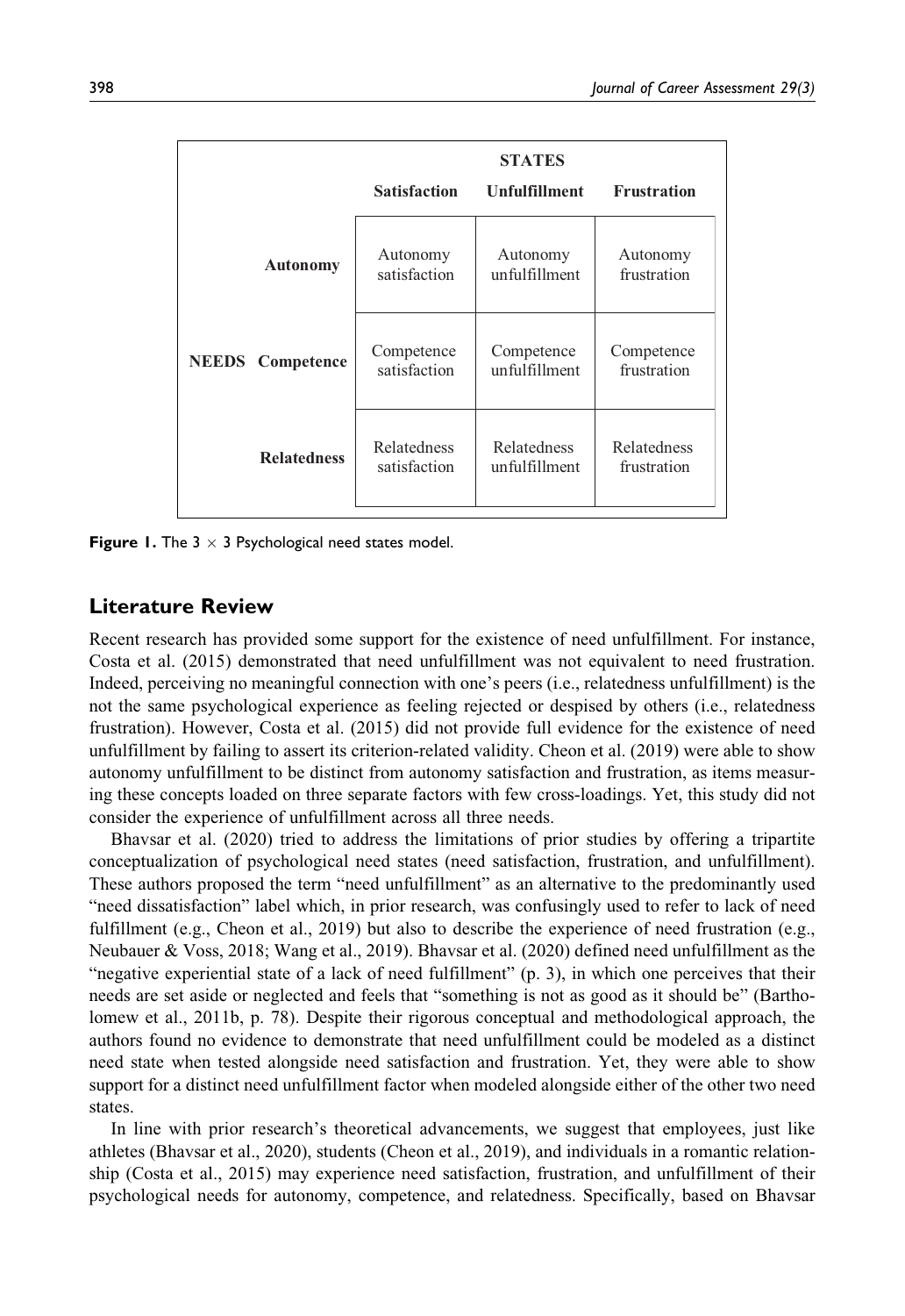et al.'s (2020) work and prior research on psychological needs in the work context (Bartholomew et al., 2014; van den Broeck et al., 2016), we propose that employees experience need satisfaction when they feel a sense of ownership of their actions at work (autonomy satisfaction), when they experience mastery and optimal challenge in their work environment (competence satisfaction), and when they feel mutual care and appreciation with other people at work (relatedness satisfaction). Conversely, employees experience need frustration when they feel coerced and oppressed in their work-related actions (autonomy frustration), when they are made to feel inadequate in their job (competence frustration), and when they feel despised, rejected, or ostracized by others at work (relatedness frustration). Finally, we propose that employees experience need unfulfillment when they are uncertain as to whether they can make decisions at work or experience ambiguity about the rationale underlying their work actions (autonomy unfulfillment), when they feel that they are not performing or improving like they would like to (competence unfulfillment), and when they feel that they do not have much in common with their peers, a sense of not fitting in (relatedness unfulfillment).

# *Existing Measures of Work-Related Need States*

Importantly, the above-mentioned investigations of need unfulfillment were conducted in the educational (e.g., Cheon et al., 2019), sport (e.g., Bhavsar et al., 2020), or interpersonal relationships (e.g., Costa et al., 2015) contexts. No research has yet considered the experiential state of need unfulfillment in the work domain and, hence, no work-specific measure of the three need states has been developed. In the work setting, the state of need satisfaction has received by far the most research attention. Several instruments have been developed to measure this need state, yet these measurement tools have some limitations. The foundational Basic Need Satisfaction at Work Scale (BNSW; Deci et al., 2001) was not rigorously validated and contains items referring to sociocontextual antecedents (e.g., "People at work tell me I am good at what I do") or consequences (e.g., "I enjoy the challenge my work provides") of need satisfaction. Other researchers (e.g., Huyghebaert et al., 2018a) have adapted scales which were originally designed to measure need satisfaction in other domains (e.g., sport; Gillet et al., 2008) but they did not validate these scales in the work context. The widely used Work-Related Basic Need Satisfaction Scale (WRBNS; Van den Broeck et al., 2010) did go through a rigorous validation process and showed support for a tripartite factor structure (autonomy, competence, relatedness) for need satisfaction ratings. Yet, the WRBNS contains items that, via reverse coding, tap into need frustration (e.g., "In my job, I feel forced to do things I do not want to do") and need unfulfillment (e.g., "I doubt whether I am able to execute my job properly"). Brien et al. (2012) addressed some of these limitations by validating their Basic Psychological Needs at Work Scale, yet this scale only measures one need state (i.e., need satisfaction).

Need frustration has been less explored in the work context, hence fewer instruments have been developed to assess this need state. Employees' need frustration has been assessed through scales which were originally designed to measure this need state in other life domains but which were not validated in the work context (e.g., Bartholomew et al., 2014; Bidee et al., 2016; Schultz et al., 2015). Gillet and colleagues (2012b) did adapt the Psychological Need Thwarting Scale (PNTS; Bartholomew et al., 2011b) from the sport to the work context and validated it but only in the French language; also, this scale does not tap need satisfaction nor need unfulfillment. Need frustration has also been measured through the use of a partly reverse-coded WRBNS (Van der Elst et al., 2012), but evidence shows that low need satisfaction does not equal need frustration (Bartholomew et al., 2011b).

This lack of consensus in the measures used to assess need satisfaction and frustration has important implications as these instruments may vary in terms of their predictive validity (van den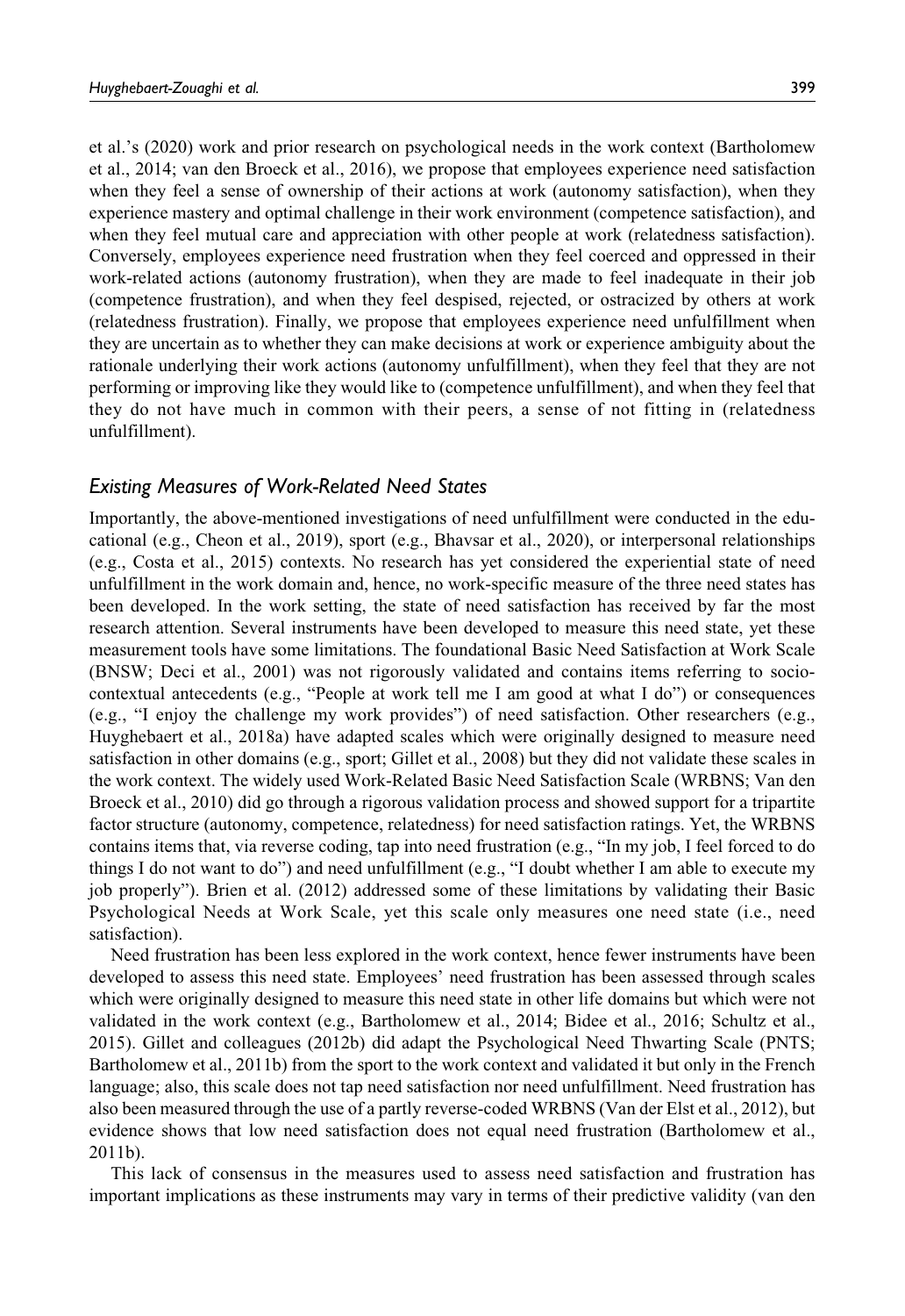Broeck et al., 2016), thus questioning the generalizability of the findings in this field of research. To date, no scale exists to simultaneously measure work-related need satisfaction and frustration. This emphasizes the need for a more integrative, multidimensional measure of workers' psychological need satisfaction and frustration, as well as unfulfillment, which could be addressed by our PNSW-S.

### *A Multidimensional Measurement Perspective on Psychological Need States*

When considering employees' ratings of their experiences of satisfaction, frustration, and unfulfillment of their needs for autonomy, competence and relatedness, a key question that has to be addressed is related to the inherent multidimensionality of these ratings. Indeed, although these three constructs may seem to reflect different points on a continuum ranging from need satisfaction to need frustration, with need unfulfillment somewhere in the middle of the continuum, it is fundamental to note that these constructs are conceptualized as distinct need states (Bartholomew et al., 2011b; Costa et al., 2015). For instance, low levels of autonomy satisfaction at work do not necessarily imply high levels of autonomy frustration or of autonomy unfulfillment. In sum, over time, these three need states can co-occur within a given context (Costa et al., 2015). However, despite their distinct nature, need satisfaction, frustration, and unfulfillment (Costa et al., 2015) tend to be moderately to highly correlated. Moreover, the needs for autonomy, competence, and relatedness are also known to be highly inter-correlated (e.g., Jang et al., 2009; Vansteenkiste et al., 2006). These results thus call into question the relative independence of each of the three needs and their experiential states (Figure 1) and raise some multidimensionality issues associated with need states ratings.

Interestingly, recent research has shown that bifactor modeling and exploratory structural equation modeling (ESEM) allow to address two multidimensionality issues that may be present in multidimensional instruments designed to measure employees' psychological need states (e.g., Gillet et al., 2020; Huyghebaert-Zouaghi et al., 2020b; Sánchez-Oliva et al., 2017). These multidimensionality issues are ignored in more traditional CFA approaches (including Structural Equation Modeling). The first multidimensionality issue, addressed by bifactor modeling, is the disaggregation of global (G) and specific (S) components. Recent research has shown that psychological need states ratings could in fact be disaggregated into two independent (i.e., uncorrelated) components (e.g., Gillet et al., 2020; Sánchez-Oliva et al., 2017). The first of those components (G-factor) reflects global levels of one's need state experience across all needs and experiential states. The second component (S-factor) reflects the more specific levels of need satisfaction, frustration, and unfulfillment of each need, left unexplained by the global level of need states. The second multidimensionality issue, addressed by ESEM, is that specific item ratings may sometimes reflect more than one latent construct (i.e., cross-loadings; Morin et al., 2016a, 2017). Such crossloadings could appear because of the naturally imperfect nature of the ratings, but also because the underlying factors (e.g., need satisfaction, frustration, and unfulfillment) are conceptually interrelated (Bhavsar et al., 2020; Costa et al., 2015). The bifactor-ESEM approach thus provides a means to simultaneously account for both forms of multidimensionality. Its adequacy to represent ratings on the PNSW-S will be considered in this research.

#### *Antecedents and Consequences of Psychological Need States*

Research based on SDT has consistently shown the key role played by need-supportive and thwarting supervisory behaviors in the prediction of employees' psychological need states (e.g., Gillet et al., 2012a; Slemp et al., 2018). Indeed, the interpersonal climate created by supervisors is proposed to be crucial for employees' psychological experiences at work (Olafsen & Deci, 2020). Therefore, we chose to explore supervisors' supportive and thwarting behaviors toward their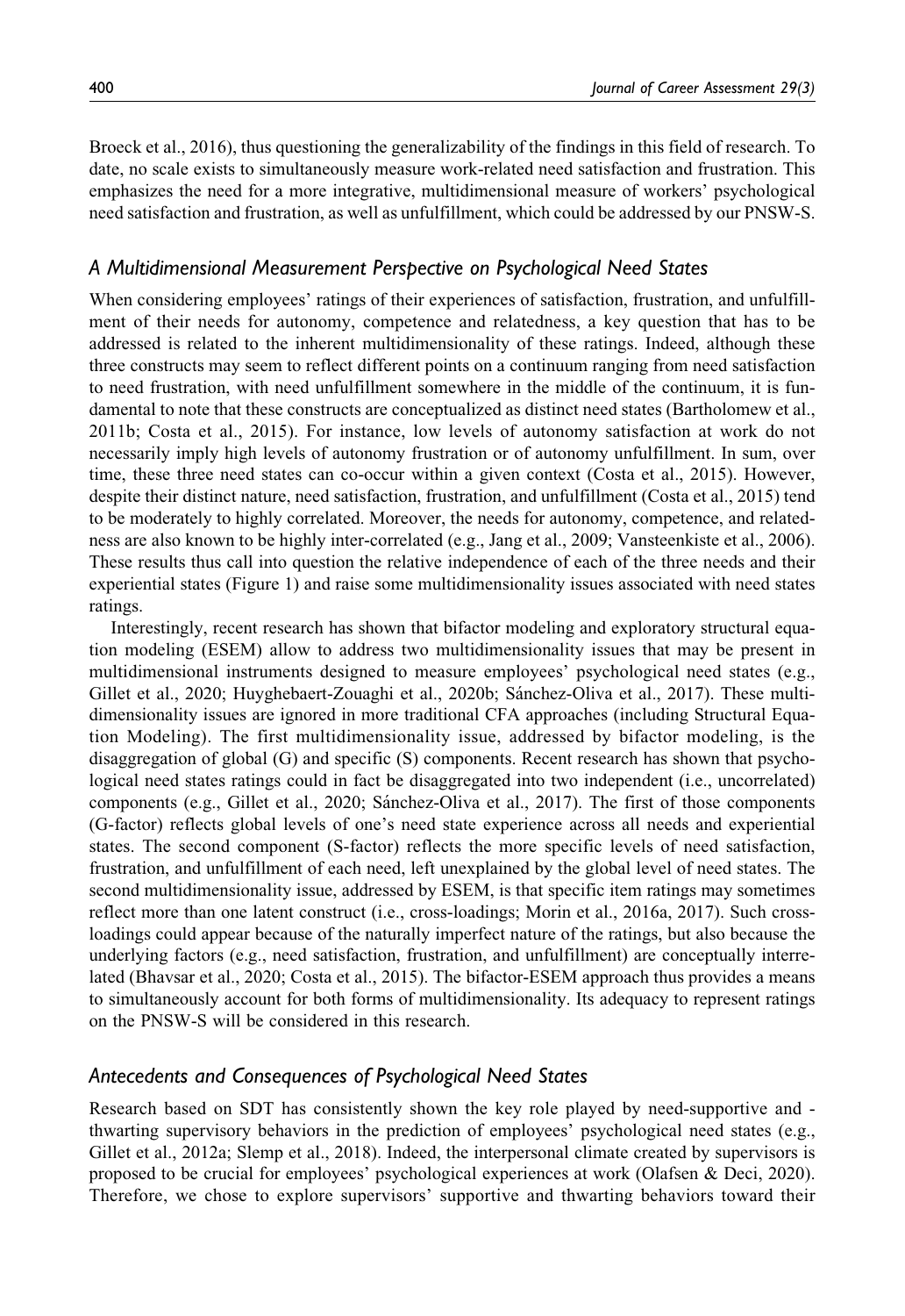subordinates' needs for autonomy, competence, and relatedness in relation to employees' psychological need states. In doing so, we aimed to address several gaps in the literature. First, to date, only one study has looked into the predictors of all three need states (Cheon et al., 2019) and has considered only autonomy support as an antecedent of these experiential states. This is common in the SDT research, particularly in the work setting, where autonomy-supportive behaviors, and to a lesser extent autonomy-thwarting (controlling) behaviors, have received most of the attention (e.g., Gillet et al., 2012a; Moreau & Mageau, 2012; Schultz et al., 2015). However, recent research in other domains has shown the importance of taking into consideration how some individuals (e.g., coaches, peers) may support all three psychological needs of those they interact with (Bhavsar et al., 2019; Rocchi et al., 2017a, 2017b; Tóth-Kiraly et al., 2020). As such, the present research offers to simultaneously assess the other types of supportive (competence support and relatedness support) and thwarting (competence thwarting and relatedness thwarting) behaviors from supervisors, together with autonomy support and thwarting, as antecedents of need states.

Second, no study has to date looked into the negative antecedents of all three need states. Yet, based on SDT findings, one would expect employees' need frustration and unfulfillment to stem from negative forms of interpersonal behaviors, such as need thwarting behaviors (e.g., Bartholomew et al., 2011a; Gillet et al., 2012a). Indeed, past research has demonstrated that negative sociocontextual factors (e.g., supervisory thwarting behaviors), because they are more destructive in nature, are more likely to yield adverse psychological experiences such as need frustration or unfulfillment (Bartholomew et al., 2011a; Trépanier et al., 2015). Contrastingly, positive sociocontextual factors (e.g., supportive behaviors from supervisors), because they nurture individuals' inner resources, are more likely to promote optimal psychological experiences such as need satisfaction. Therefore, we hypothesized that need satisfaction would be best predicted by supervisory supportive behaviors, while need frustration and, though to a lesser extent, need unfulfillment would be best predicted by need thwarting behaviors from supervisors.

In terms of consequences of the need states, we examined job satisfaction, work-related rumination, and job boredom, as these variables have been shown to be relevant outcomes of need states (Gillet et al., 2012a; van Hooff & van Hooft, 2017; Weigelt et al., 2019), and to be associated with important organizational consequences such as turnover intentions, sickness absence, performance, and organizational commitment (Lu et al., 2019; Lyubomirsky & Tkach, 2003; Schaufeli & Salanova, 2014). We included these indices of well- (job satisfaction) and ill-being (work-related rumination and job boredom) to cover both positive and negative aspects of workers' functioning, as both facets are necessary to allow for a complete and balanced understanding of psychological health (Keyes, 2005).

In line with prior findings, we hypothesized that job satisfaction would be best predicted by need satisfaction (Gillet et al., 2012a; Huyghebaert et al., 2018a). Indeed, when the work environment allows individuals to feel independent, efficient, and appreciated, they are provided with those psychological resources that promote their well-being (Deci & Ryan, 2008). Contrastingly, need frustration and unfulfillment have been argued to predict indicators of ill-being that differ in nature: Need frustration is proposed to be a better predictor of intensely adverse maladaptive outcomes (e.g., burnout, work-family conflict, psychological distress; Huyghebaert et al., 2018b; Trépanier et al., 2015), and need unfulfillment to better predict passive forms of maladaptive functioning (e.g., amotivation, boredom, disengagement; Cheon et al., 2019). Indeed, feeling that one's psychological needs are neglected in the workplace may not be as harmful as feeling that these needs are undermined. Hence, need unfulfillment may yield less deleterious consequences in employees than need frustration.

Based on the above-mentioned arguments, we hypothesized that need frustration would best predict work-related rumination (i.e., the experience of recurring and invasive thoughts about work-related matters in the absence of job demands necessitating these thoughts; Martin & Tesser,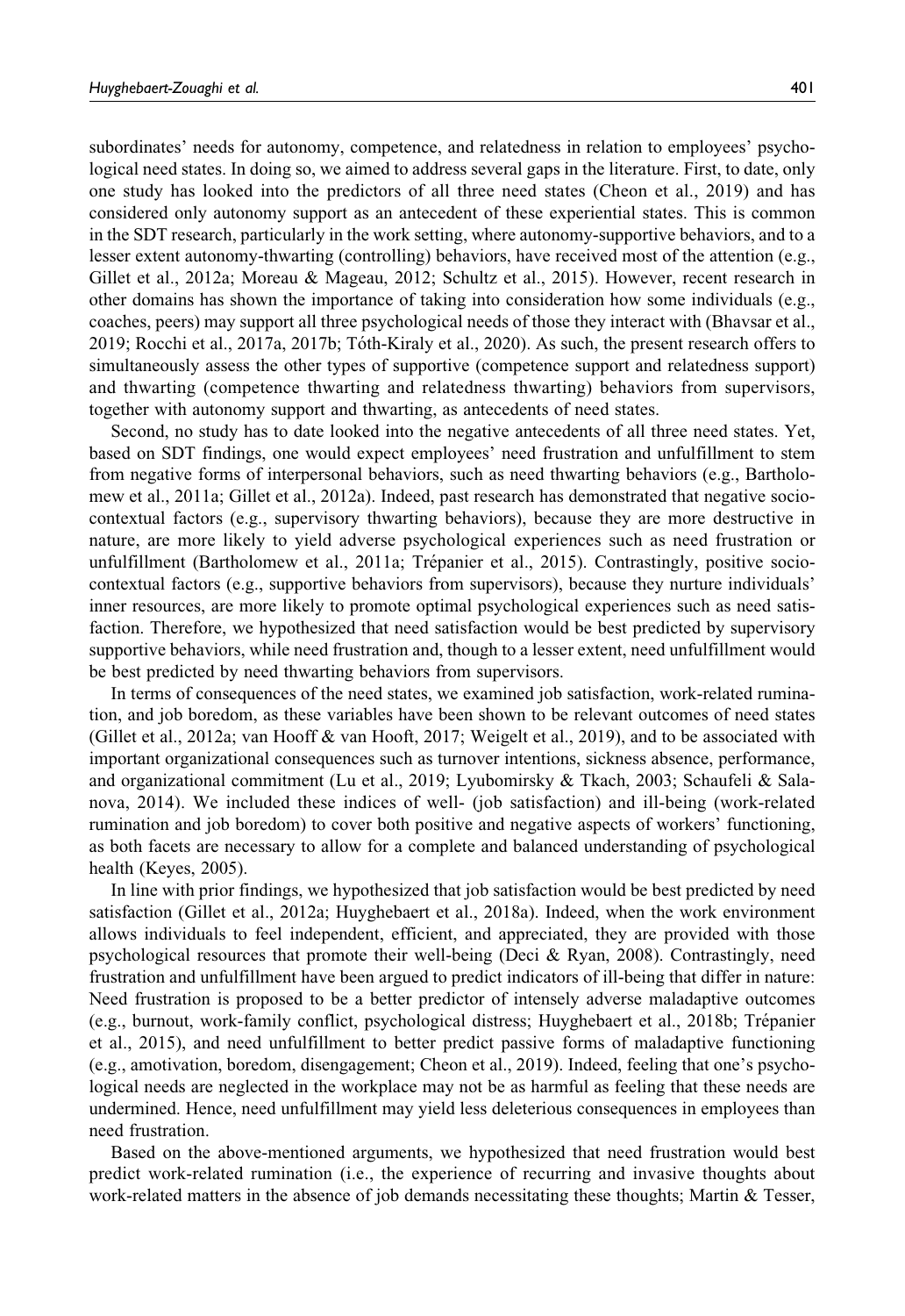1996). Indeed, the psychological experience of feeling coerced, useless, and excluded may spill over to employees' free time in the form of pervasive thoughts (Bakker & Demerouti, 2013). In contrast, job boredom also constitutes a negative outcome but not as adverse as work-related rumination, just like need unfulfillment is less actively negative than need frustration (Bartholomew et al., 2011a, 2011b). Moreover, job boredom refers to "an unpleasant state of relatively low arousal and dissatisfaction" (Mikulas & Vodanovich, 1993, p. 3) stemming from an inadequately stimulating work situation (Schaufeli & Salanova, 2014) and may thus logically arise from need unfulfillment which reflects a "feeling that something is not as good as it should be" (Bartholomew et al., 2011b, p. 78). We thus hypothesized that job boredom would be best predicted by need unfulfillment.

### **The Present Research**

Two studies were conducted to pursue our research's objectives. In Study 1, we examined the construct validity of the PNSW-S in English and in French. Indeed, given that the needs for autonomy, competence, and relatedness are proposed to be crucial to human thriving across diverse cultural backgrounds (for cross-cultural meta-analytic evidence see Slemp et al., 2018; Yu et al., 2018), testing whether the PNSW-S is equally applicable across different languages and countries could be valuable to researchers and practitioners. In Study 2, we further tested the construct validity of this measure in a new sample and attempted to provide initial evidence of its criterion-related validity.

# **Study 1**

Study 1 was designed to provide an initial investigation of the factor structure of the PNSW-S in English- and French-speaking employees. We contrasted alternative representations of employees' responses to the PNSW-S in order to rigorously test the multidimensionality of this measure.

## **Method**

#### *Procedure*

*English-speaking sample.* Participants were recruited through the Prolific Academic online platform, a crowdsourcing service based in the United Kingdom. This platform is explicitly targeted for academic research and was recognized for providing quality data (Palan & Shitter, 2018; Peer et al., 2017). We used pre-screening criteria to recruit only participants who (1) spoke English as a first language, and who were currently (2) employed, (3) not self-employed or working without pay, (4) working full-time or part-time, and (5) working and living in the United Kingdom, the United States of America, or Canada. Before taking part in the survey, participants were explained the general purpose of the study, that they were free to withdraw from the survey at any time, were assured that their responses would be kept anonymous and that the data would solely be used for research purposes. They were also informed about the compensation for this 5-minute study (£0.55 per participant). After receiving all this information, respondents were invited to provide written informed consent.

To make sure that participants' responses were trustworthy, two attention checks were included (e.g., "It is important that you pay attention to our survey, please tick strongly disagree"), which split the questionnaire into three equal parts. Additionally, at the very end of the questionnaire, participants were asked to indicate "for scientific reasons" whether they were really currently working in an organization, while being assured that their response would not affect their compensation. A total of 24 attention checks were failed and linked to 21 participants who were thus excluded from the sample.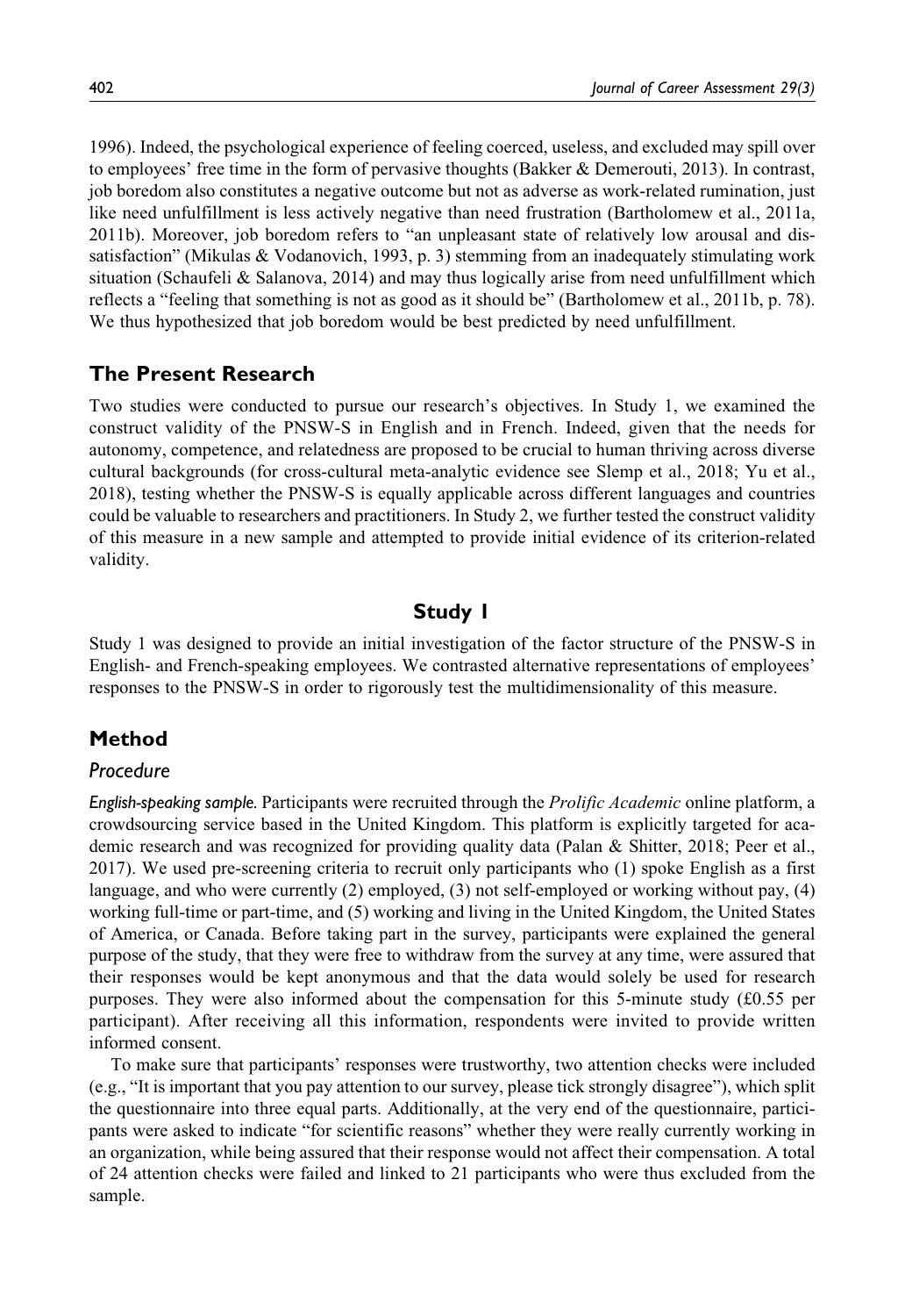*French-speaking sample.* Participants were recruited by three Masters' students following the same criteria as with the English-speaking sample, except that respondents had to be living and working in France. The procedures used were the same as those for the English-speaking sample.

### *Participants*

*English-speaking sample.* A total of 345 participants ( $M_{\text{age}} = 38.08$ ;  $SD = 10.58$ ) completed the survey. Most were women (57.7%), 41.7% were men,  $0.3\%$  identified as non-binary, and  $0.3\%$ preferred not to answer. Participants lived and worked either in the United Kingdom (67.8%), the United States of America (27.5%), or Canada (4.6%). Most participants had a permanent contract  $(92.2\%)$ , 6.1% had a fixed-term contract, and 1.7% had other types of contract (e.g., zero-hour contract). Participants had been working in their current job position for 5.64 years on average ( $SD =$ 5.06). Most of them worked full-time (76.8%), 35.6 hours a week ( $SD = 9.06$ ) in average. They mostly worked in the private sector (67%); specifically in nonmarket services (41.4%), market services  $(37.7\%)$ , industry  $(12.2\%)$ , construction  $(5.5\%)$ , and agriculture  $(0.9\%)$ , while 2.3% did not specify.

*French-speaking sample.* A total of 440 participants who all lived and worked in France ( $M_{\text{age}} = 36.29$ ;  $SD = 12.68$ ) completed the survey. Most were women (68.6%), 31% were men, 0.2% identified as non-binary, and 0.2% preferred not to answer. Most participants had a permanent contract (73%), while 24.8% had a fixed-term contract, and 2.3% had other types of contract (e.g., temporary work). Participants had been working in their current job position for 6.83 years on average  $(SD = 8.09)$ . Most worked full-time (82.7%) and, on average, 38.95 hours a week ( $SD = 14.08$ ). Participants mostly worked in the private sector (63.6%); specifically in non-market services (45.9%), market services (25.9%), industry (11.1%), construction (2.3%), agriculture (1.1%), and 3.6% did not specify.

## *Measures*

*Psychological need states were measured with the 46-item PNSW-S.* In the English version, we adapted the items developed by Bhavsar et al. (2020) to the work context by replacing expressions such as "my training" by "my work", and by changing the stem "In my sport ..." to "In my job ...". This modified version was translated from English to French using a back-translation method (e.g., Beaton et al., 2000). Workers were asked to consider their general experience in their current job to indicate their level of agreement with each of the 46 statements using a 7-point response scale. Sixteen items measured need satisfaction: Five items for autonomy (e.g., " ... I feel free to make choices with regards to the way I work"), five items for competence (e.g., " ... I am able to overcome challenges"), and six items for relatedness (e.g., " ... I feel supported"). Fifteen items assessed need frustration: five items for autonomy (e.g., " ... I feel a lot of unwanted pressure"), four items for competence (e.g., " ... I feel like a failure"), and six items for relatedness (e.g., "...I feel isolated"). Fifteen items measured need unfulfillment: five items for autonomy (e.g., " ... I am confused as to when I can make decisions"), five items for competence (e.g., "... I feel like I have achieved less than I would have liked to"), and five items for relatedness (e.g., " ... I feel I don't quite fit in with others").

### *Analyses*

All analyses utilized the Maximum Likelihood Robust (MLR) estimator, available in the Mplus 8 statistical package (Muthén & Muthén, 2018), which provides parameter estimates, standard errors,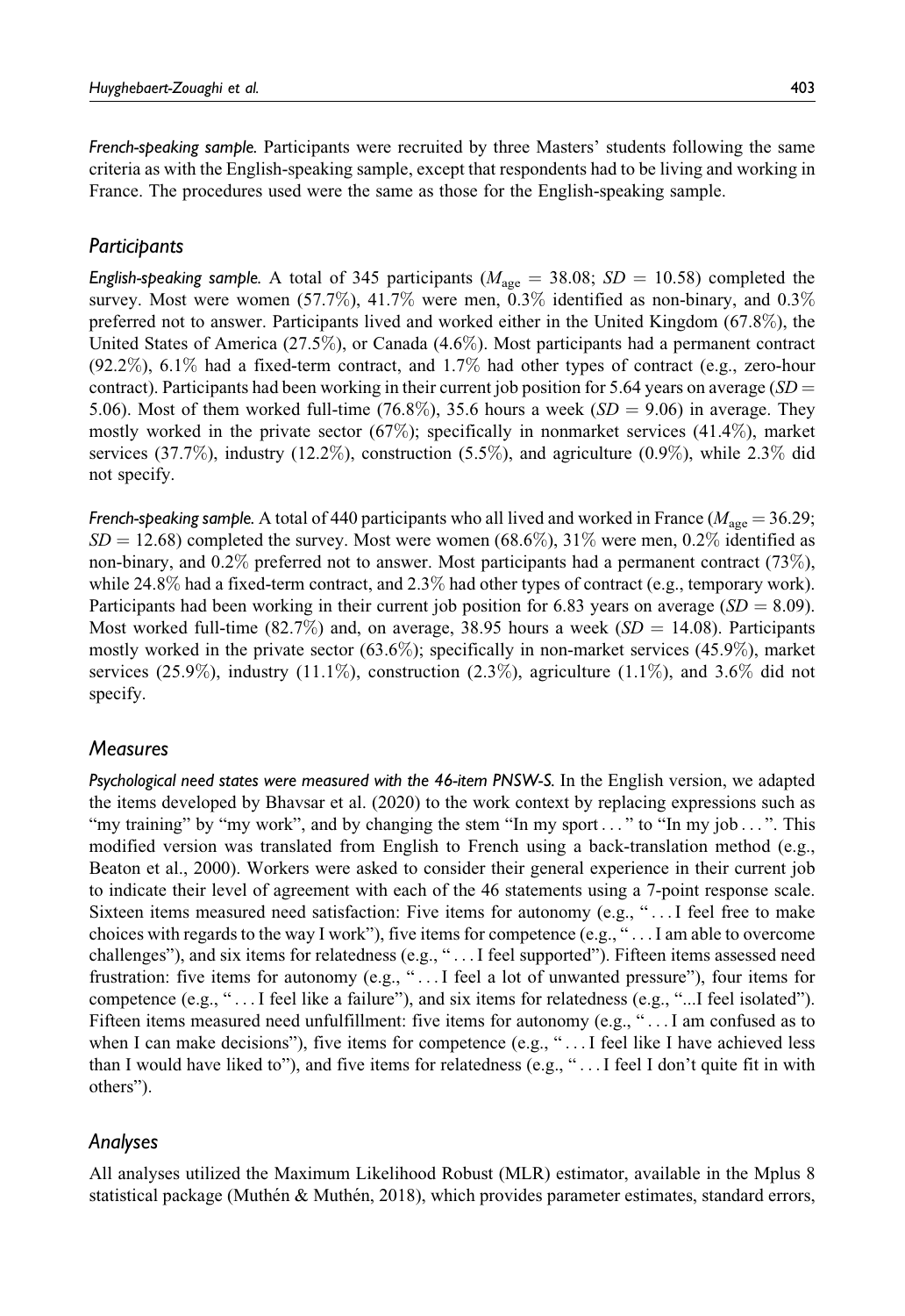and goodness-of-fit indices that are robust to nonnormal data distributions. No missing responses were present given the online questionnaire was set-up so as not to allow such responses.

In line with past studies (e.g., Bhavsar et al., 2020; Tôth-Király et al., 2020), a series of confirmatory factor analyses (CFA) and ESEM models were tested: (a) one-factor CFA (Model 1); (b) three-factor CFA (Model 2) and ESEM (Model 3) models (need satisfaction, frustration, and unfulfillment); (c) three-factor CFA (Model 4) and ESEM (Model 5) models (autonomy, competence, and relatedness); (d) nine-factor CFA (Model 6) and ESEM (Model 7) models (autonomy satisfaction, relatedness satisfaction, competence satisfaction, autonomy frustration, relatedness frustration, competence frustration, autonomy unfulfillment, relatedness unfulfillment, and competence unfulfillment); (e) bifactor CFA (Model 8) and ESEM (Model 9) models with three S-factors (need satisfaction, frustration, and unfulfillment) and one G-factor (global psychological needs); (f) bifactor CFA (Model 10) and ESEM (Model 11) models including three S-factors (autonomy, competence, and relatedness) and one G-factor (global psychological needs); (g) bifactor CFA (Model 12) and ESEM (Model 13) models with three S-factors (autonomy, competence, and relatedness) and three G-factors (need satisfaction, frustration, and unfulfillment); (h) bifactor CFA (Model 14) and ESEM (Model 15) models including nine S-factors (autonomy satisfaction, relatedness satisfaction, competence satisfaction, autonomy frustration, relatedness frustration, competence frustration, autonomy unfulfillment, relatedness unfulfillment, and competence unfulfillment) and one Gfactor (global psychological needs); and (i) bifactor CFA (Model 16) and ESEM (Model 17) models with nine S-factors (autonomy satisfaction, relatedness satisfaction, competence satisfaction, autonomy frustration, relatedness frustration, competence frustration, autonomy unfulfillment, relatedness unfulfillment, and competence unfulfillment) and three G-factors (need satisfaction, frustration, and unfulfillment).

In the CFA models, items were only allowed to define their a priori factors, factors were allowed to correlate, and no cross-loadings were estimated. In the ESEM models, factors were defined as in the CFA models, and all cross-loadings were freely estimated but assigned a target value of zero using an oblique target rotation procedure (Browne, 2001). In bifactor CFA models, items were allowed to define one a priori S-factor as well as one G-factor, and most factors were specified as orthogonal, although G-factors were allowed to correlate with one another in models including more than one G-factor. Bifactor ESEM models were specified as their bifactor CFA counterparts, although all cross-loadings involving the S-factors were freely estimated but assigned a target value of zero using an orthogonal bifactor target rotation procedure (Reise, 2012).

Given the known oversensitivity of the  $\chi^2$  test of exact fit  $(\chi^2)$  to sample size and minor model misspecifications (e.g., Marsh et al., 2005), we relied on other goodness-of-fit indices to describe the fit of the alternative models (Hu & Bentler, 1999): The comparative fit index (CFI), the Tucker-Lewis index (TLI), the standardized root mean squared residual (SRMR), and the root mean square error of approximation (RMSEA) and its 90% confidence interval. Values greater than .90 for the CFI and TLI indicate adequate model fit, although values greater than .95 are preferable. Values smaller than .08 or .06 for the RMSEA support acceptable and excellent model fit, respectively. As noted by Morin et al. (Morin et al., 2016a, 2017), fit indices are not sufficient to guide the selection of the optimal model. An examination of the parameter estimates is also required to select the best alternative. When contrasting a CFA or an ESEM solution with a bifactor alternative, the key elements supporting a bifactor representation are: (1) an improved level of fit to the data; (2) a well-defined (i.e., presenting moderate to strong significant target loadings) as opposed to a weakly defined (i.e., weak target loadings) G-factor; and (3) at least some reasonably well-defined S-factors. It should be noted that there is no formal guideline regarding the exact values beyond which one can interpret factors to be well-defined and S-factors to retain enough specificity. Instead, target loadings and model-based coefficients of composite reliability (omega coefficient;  $\omega$ ) are typically interpreted in a more holistic manner. However, prior research on psychological need states within the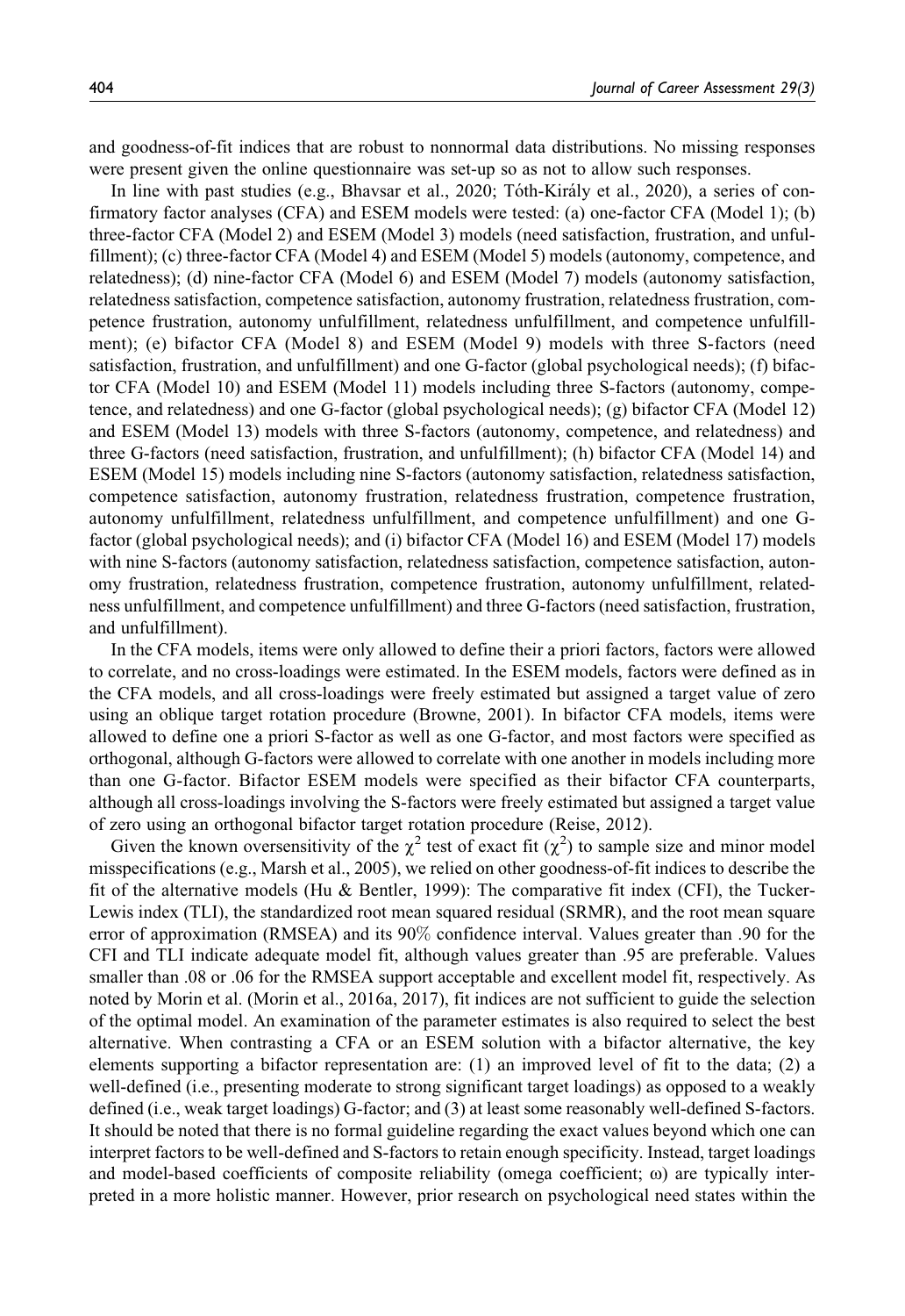bifactor ESEM framework (e.g., Gillet et al., 2020; Huyghebaert-Zouaghi et al., 2020b; Sánchez-Oliva et al., 2017; Tóth-Kiraly et al., 2018) seems to suggest that G-factors may be considered welldefined when they present target loadings approximating or exceeding .400 and a coefficient of composite reliability near or above .600. S-factors tend to be weaker in bifactor representations than in first-order models (CFA or ESEM) because bifactor models rely on two factors to explain the covariance present at the item level for each specific item (Morin et al., 2016b). Hence, slightly lower loadings and composite reliability values on S-factors are seen as acceptable and reflecting sufficient remaining specificity beyond what is covered by the G-factor. In terms of cross-loadings, values greater than .100 or .200 in ESEM that are reduced in bifactor ESEM is a source of evidence in favor of the bifactor over the ESEM solution (Morin et al., 2016a).

## **Results**

### *Estimated Measurement Models*

In both samples, only three solutions were able to achieve an acceptable level of fit to the data (Models 7, 15, and 17; see Tables S1 and S2 of the Supplementary File<sup>1</sup> for further details on goodness-of-fit results from all models). The ESEM solution with nine factors (Model 7) showed an adequate fit to the data in both the English,  $\chi^2(df) = 1,177.430$  (657), CFI = .953, TLI = .927, SRMR = .016, and RMSEA = .048 [.043; .052] and the French,  $\chi^2(df) = 1,114.724$  (657),  $CFI = .961$ , TLI = .939, SRMR = .017, and RMSEA = .040 [.036; .044] versions of the PNSW-S. This solution resulted in a majority of well-defined factors and a minority of more weakly-defined factors (factor definition is further detailed in the Supplementary File). More specifically, for these weakly defined factors, there was a total of 12 items with low factor loadings (< .400) and/or high cross-loadings (> .350). These 12 problematic items were the same in both the English-speaking and the French-speaking samples. Interestingly, five of these 12 items were removed by Bhavsar et al. (2020) from the final version of the PNSS-S (which measured need satisfaction and frustration, but not unfulfillment).

Turning our attention to the bifactor representations (Models 15 and 17), the critical question when interpreting such solutions is whether the G-factor taps into a meaningful amount of covariance shared among all items, and whether sufficient specificity remains at the subscale level, unexplained by the G-factor, to result in the estimation of meaningful S-factors. The bifactor ESEM solution with one G-factor and nine S-factors (Model 15) showed adequate fit to the data in both the English,  $\chi^2(df) = 1,283.728$  (620), CFI = .941, TLI = .901, SRMR = .016, and RMSEA = .056 [.051; .060] and the French  $\chi^2(df) = 1,027.148$  (620), CFI = .965, TLI = .942, SRMR = .016, and  $RMSEA = .039$  [.034; .043] versions of the PNSW-S. This solution revealed a well-defined G-factor with negative factor loadings associated with the need satisfaction items, and positive factor loadings associated with the need frustration and unfulfillment items (factor definition is further examined in the Supplementary File). Similarly, with the exception of few items which mainly reflected the global psychological needs G-factor rather than their own a priori S-factors, the S-factors retained at least some degree of meaningful specificity over and above employees' global levels of psychological needs. The S-factors with the lowest levels of specificity (autonomy satisfaction, competence satisfaction, autonomy frustration, autonomy unfulfillment, and competence unfulfillment for the English-speaking sample; and competence satisfaction, autonomy unfulfillment, and competence unfulfillment for the French sample) still displayed acceptable levels of specificity. Interestingly, these factors were the same as those already identified as weakly-defined in the ninefactor ESEM solution (Model 7) in both samples. In addition, the 12 items with low factor loadings and/or high cross-loadings in the nine-factor ESEM solution (Model 7) also displayed, in this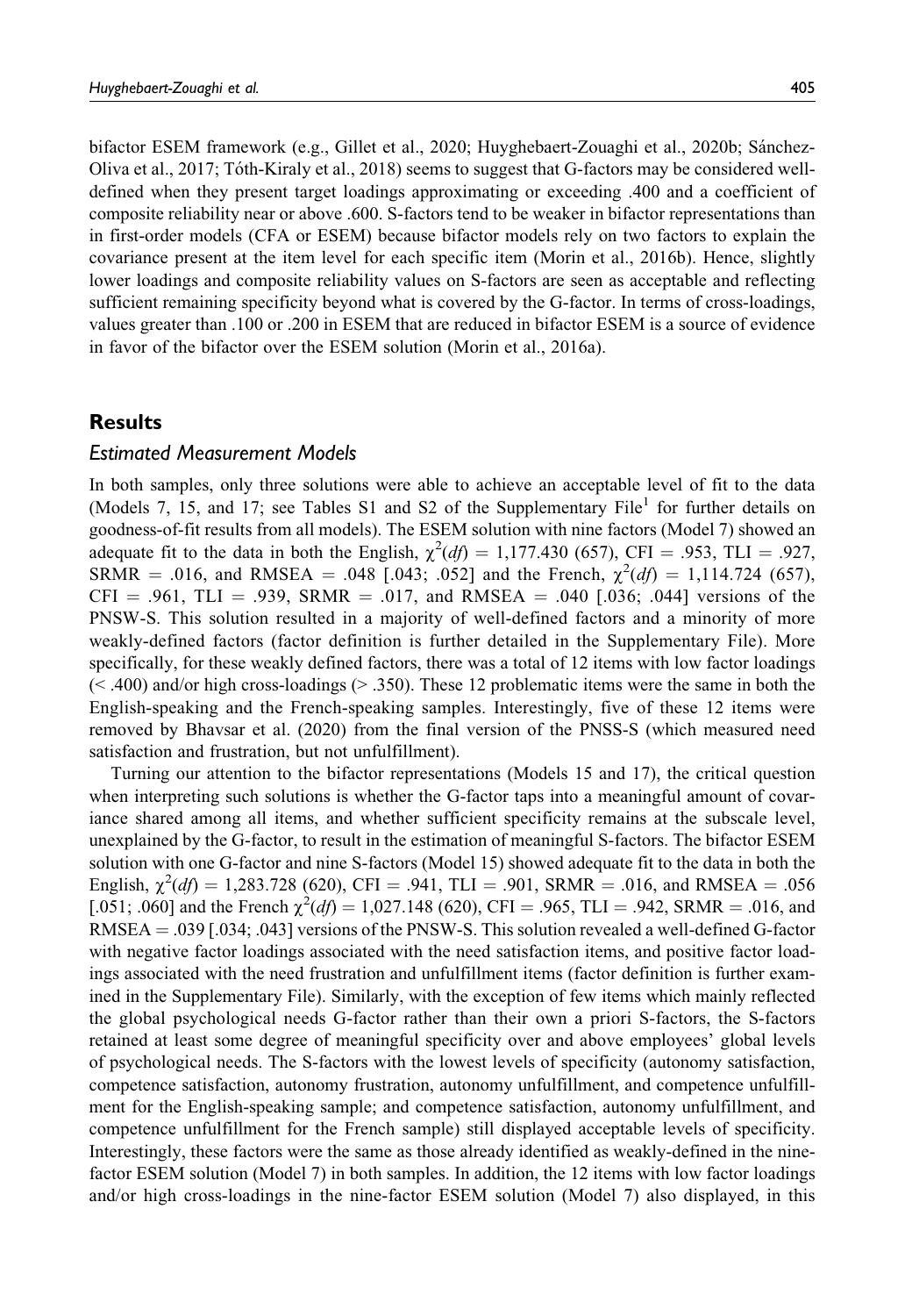bifactor ESEM solution (Model 15), low factor loadings and/or at least one cross-loading higher than the target loading for the corresponding S-factor. This was the case in both samples.

Finally, the remaining key question was whether the bifactor model with three G-factors (Model 17) provided an improved representation of the data, relative to the bifactor ESEM solution which modelled a single G-factor and nine S-factors (Model 15). Results from Model 17 showed adequate fit to the data in both the English,  $\chi^2(df) = 1,036.293$  (608), CFI = .962, TLI = .935, SRMR = .015, and RMSEA = .045 [.040; .050] and the French,  $\chi^2(df) = 909.018$  (608), CFI = .974, TLI = .957,  $SRMR = .015$ , and  $RMSEA = .034$  [.029; .038] versions of the PNSW-S. Yet, in this solution, the three G-factors were weakly defined (see the Supplementary File for further details) demonstrating against the need to incorporate three G-factors, and supporting the superiority of Model 15.

These results supported the adequacy of the bifactor ESEM solution with one G-factor and nine S-factors (Model 15). In this solution, given that the G-factor was defined by positive loadings from need frustration and unfulfillment items, and negative loadings from the need satisfaction items, we hereafter refer to it as reflecting global levels of detrimental need states. Although the fit indices of this bifactor solution turned out to be superior in both the English-speaking and French-speaking samples, the ESEM solution with nine factors (Model 7) also proved to be an acceptable alternative. However, although these solutions seemed acceptable and superior to alternative solutions, results indicated that the psychometric properties of the PNSW-S still had room for improvement. Consequently, at this point in our research, we chose to pursue our analyses with both solutions (Models 7 and 15) in order to reach a final version of the PNSW-S before retaining one of both representations of ratings on this measure.

### *A Shortened Version of the PNSW-S*

Based on the above-mentioned findings, we decided to remove from both the French and English versions of the PNSW-S the five problematic items pertaining to need satisfaction and need frustration, already identified as problematic by Bhavsar et al. (2020), and then to examine the goodnessof-fit indices and the parameter estimates of Models 7 and 15 for this 41-item solution. It should be noted that Bhavsar et al. (2020) also removed all unfulfillment items from their analyses, because they could not find evidence to model need unfulfillment as a distinct need state, when tested together with need satisfaction and need frustration. Yet, in the present research, results did not point toward the exclusion of unfulfillment and encouraged the consideration of this third experiential state. Therefore, at this point in our research, we decided to continue with all unfulfillment items.

Results from this modified 41-item version of the PNSW-S were encouraging. In both samples, the goodness-of-fit results from both models were acceptable (see Tables S1 and S2 of the Supplementary File) and better than those of the previously tested 46-item solutions (e.g., bifactor ESE- $M_{\text{English: }\Delta \text{CFI} = +0.017, \Delta \text{TLI} = +0.024, \Delta \text{SRMR} = -0.002, \text{ and }\Delta \text{RMSEA} = -0.005; \text{ bifactor}$ ESEM<sub>French</sub>:  $\Delta$ CFI = +.014,  $\Delta$ TLI = +.020,  $\Delta$ SRMR = -.001, and  $\Delta$ RMSEA = -.006). In the English and French versions of the PNSW-S, the ESEM solution with nine factors (Model 7) resulted in seven well-defined factors and two more weakly-defined factors (factor definition is further detailed in the Supplementary File). Importantly, in both languages, this 41-item solution was clearly better than the previous 46-item one, because the six need satisfaction and frustration factors and the relatedness unfulfillment factor were now well-defined. Yet, it seemed that the competence and autonomy unfulfillment subscales could still be psychometrically improved, possibly by including new items.

Turning our attention to the bifactor ESEM solution with one G-factor and nine S-factors (Model 15; see Tables S4 and S6 of the Supplementary File), results from both samples revealed a welldefined G-factor with negative factor loadings associated with the need satisfaction items, and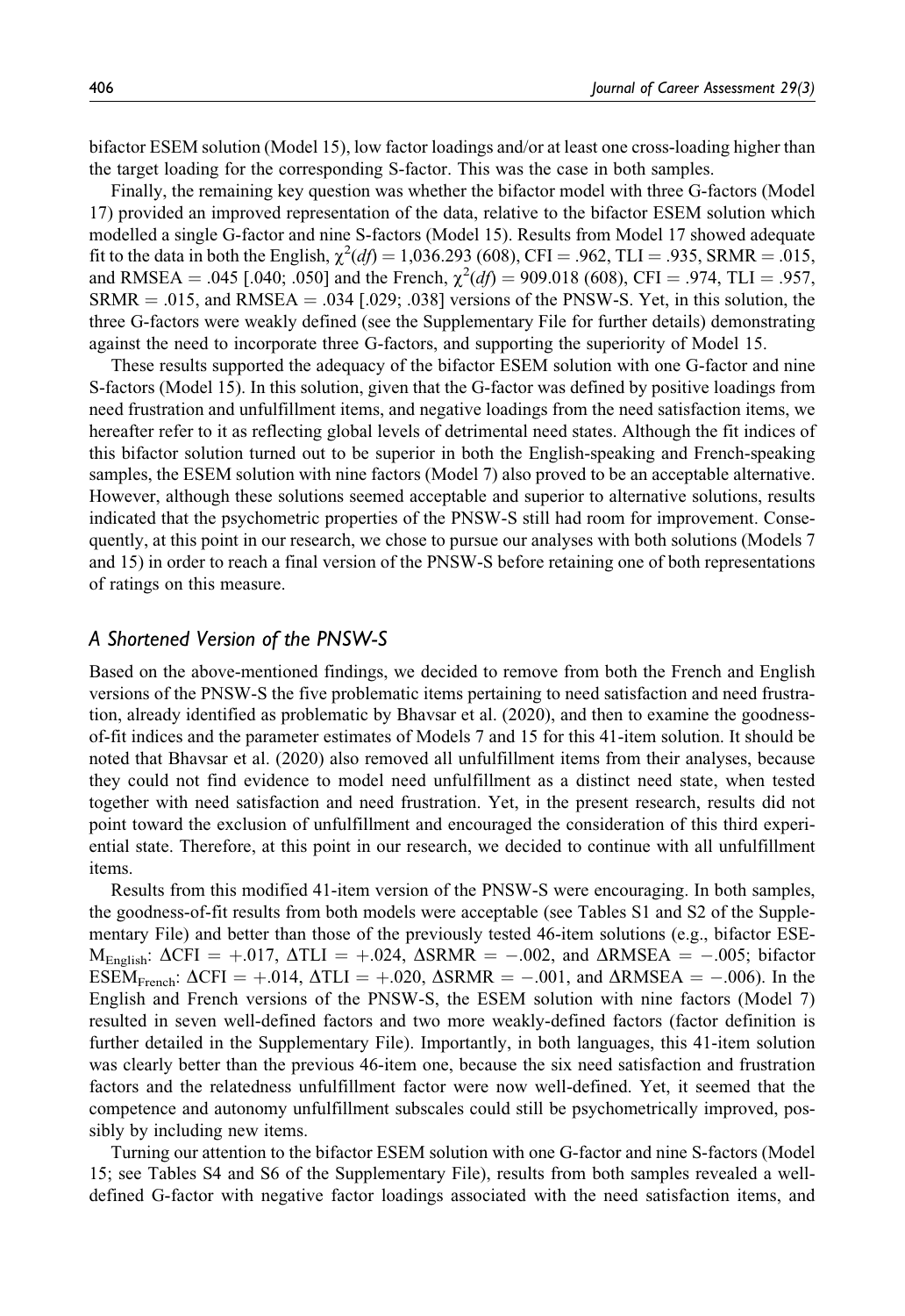positive factor loadings associated with the need frustration and unfulfillment items. Similarly, with the exception of a few items which displayed strong target loadings on the detrimental need states G-factor (>.400) but weak target loadings on their a-priori S-factors (<.200), the S-factors also retained at least some degree of meaningful specificity over and above employees' global levels of detrimental need states. Interestingly, in this 41-item version of the PNSW-S, most of these S-factors displayed higher levels of specificity than in the previous 46-item solution. In addition, model-based coefficients of composite reliability proved to be acceptable for this solution, except for one factor in the English version and two factors in the French version (see the Supplementary File for further details).

# **Study 2**

Study 1 provided promising validity evidence for a multidimensional measure of employees' psychological need satisfaction, frustration, and unfulfillment, in two languages. Indeed, unlike in Bhavsar et al.'s (2020) research, we found excellent results for relatedness unfulfillment and encouraging results for the autonomy and competence unfulfillment dimensions. Because it appeared that these two dimensions could be more adequately assessed, we conducted a second study to further explore the factorial validity of the PNSW-S. Specifically, we kept the 41 items from the shortened version of the PNSW-S and added two new items to each of the two more weakly defined factors (i.e., autonomy and competence unfulfillment). These items were developed by our research team to reflect a "feeling that something is not as good as it should be" (Bartholomew et al., 2011b, p. 78) and based on definitions of what psychological needs in the workplace entail (Rigby  $\&$ Ryan, 2018). We followed precautions taken by Bhavsar et al. (2020) in writing items that were not too long, not double-barreled, did not tap into multiple needs, did not refer explicitly to the social context, and did not borrow heavily from existing measures. Ultimately, our goal was to re-test whether the (bifactor) ESEM structures, which proved to be superior in both samples in Study 1, would remain the most adequate in a new sample.

This study also aimed to provide initial evidence for the criterion-related validity of this final version of the PNSW-S. In line with SDT's propositions, we hypothesized that need satisfaction would be best predicted by supportive behaviors and, in turn, relate more strongly to job satisfaction (Bhavsar et al., 2019; Gillet et al., 2012a). In contrast, we expected need frustration, and to a lesser extent need unfulfillment, to be best predicted by thwarting behaviors (Bhavsar et al., 2019; Gillet et al., 2012a). In turn, we hypothesized that need frustration would associate more strongly to emotional exhaustion, while need unfulfillment would display stronger associations with job boredom.

# **Method**

#### *Procedure*

Participants were recruited via *Prolific Academic* using the same procedures and inclusion criteria as in Study 1. The offered compensation to complete this 10-min questionnaire was £1.00. A total of 27 attention checks were failed and linked to 23 respondents who were excluded from the sample.

#### *Participants*

A total of 450 participants ( $M_{\text{age}} = 37.74$ ;  $SD = 10.87$ ) completed the survey. Most of them were women (50.4%), 48.7% were men, and 0.9% identified as nonbinary. Participants lived and worked either in the United Kingdom (64%), in the United States of America (32.4%), or in Canada (3.6%). Most of the participants worked under a permanent contract (90.9%), while 6.7% had a fixed-term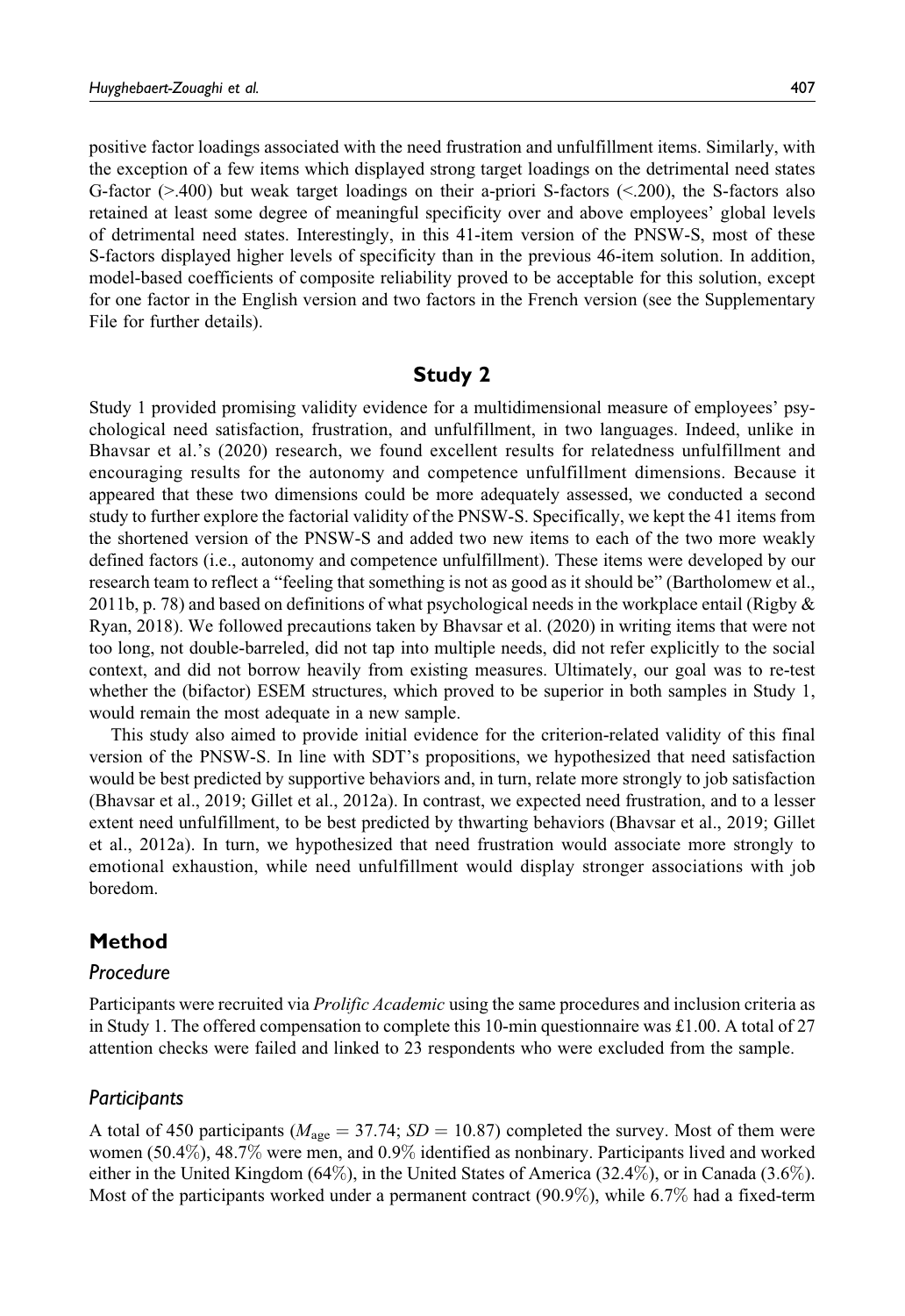contract, and 2.4% had other types of contract (e.g., zero-hour contract). Participants had been working in their current job position for 5.74 years in average  $(SD = 5.29)$  and under the supervision of their current supervisor for 3.98 years on average  $(SD = 3.86)$ , while a substantial proportion of the participants supervised a team themselves (44.4%). Most of the respondents worked full-time  $(82.2\%)$  and, on average, 36.65 hours a week  $(SD = 8.93)$ . Participants mostly worked in the private sector (64.2%), namely, in non-market services (45.1%), market services (37.6%), industry (10.4%), and construction (4.9%), while 2% did not know under which of these areas their job fell.

*Measures.* Supportive behaviors were measured with an 8-item subscale ( $\alpha = .95$ ; e.g., competence support, "My supervisor explains the reasons when he/she asks me to do something") from the Tripartite Measure of Interpersonal Behaviors-Supervisor (TMIB-S; Huyghebaert-Zouaghi et al., 2020a), adapted from Bhavsar et al. (2019). Prior research established the validity of this measure (Huyghebaert-Zouaghi et al., 2020a). Workers were asked to consider their experience with their current supervisor to indicate the extent to which they agreed with each statement using a scale ranging from 1 (strongly disagree) to 7 (strongly agree).

**Thwarting behaviors** were measured with an 8-item subscale ( $\alpha = .94$ ; e.g., relatedness thwarting, "My supervisor makes it clear that he/she doesn't like me") from the TMIB-S (Huyghebaert-Zouaghi et al., 2020a), using the same scales and anchors as those given for supportive behaviors. Recent studies demonstrated the validity of this measure (Huyghebaert-Zouaghi et al., 2020a).

Psychological Need States were measured with the modified 41-item English version of the PNSW-S resulting from Study 1, to which we added two new autonomy unfulfillment (i.e., " ... I often do not understand the rationale behind the tasks that I have to realize" [aU6] and " ... I often do not understand the rationale for how my job is expected to be done" [aU7]) and two new competence unfulfillment items ("...generally, I am not satisfied with my performance" [cU6] and "...I usually feel like I am not very useful" [cU7]). Before completing this 45-item scale, workers were asked to consider their general experience in their current job to indicate the extent to which they agreed with each statement (1–strongly disagree to 7–strongly agree). Twelve items measured need satisfaction ( $\alpha = .95$ ): Three items for autonomy ( $\alpha = .90$ ), three for competence ( $\alpha = .84$ ), and six for relatedness ( $\alpha = .96$ ). Fourteen items measured need frustration ( $\alpha = .95$ ): Four items for autonomy ( $\alpha = .87$ ), four for competence ( $\alpha = .93$ ), and six for relatedness ( $\alpha = .94$ ). Nineteen items measured need unfulfillment ( $\alpha = .94$ ): Seven items for autonomy ( $\alpha = .89$ ), seven for competence ( $\alpha = .86$ ), and six for relatedness ( $\alpha = .92$ ).

Job satisfaction was assessed with a single-item measure (Nagy, 2002; Wanous et al., 1997) asking participants to indicate the extent to which they were satisfied with their current job (1–dissatisfied to 4–satisfied). Prior research has provided evidence for the validity of a singleitem measure of job satisfaction (e.g., Shimazu et al., 2015), including in relation to psychological needs (Huyghebaert-Zouaghi et al., 2020b).

Job boredom was measured with the Dutch Boredom Scale (DUBS; Reijseger et al., 2013). These six items ( $\alpha = .86$ ; e.g., "I feel bored at my job") were rated on a 5-point scale ( $1 = never$  to  $5 = always$ ) whose validity was demonstrated in previous research (e.g., Harju et al., 2018).

**Work-related rumination** was assessed with two items ( $\alpha = .83$ ; de Bloom et al., 2014) asking employees to indicate their level of agreement with each statement (e.g., "I ruminate about things that have happened at work") by rating their responses on a scale from 1 (strongly disagree) to 5 (strongly agree). The validity of this measure was supported by prior studies (e.g., de Bloom et al., 2014).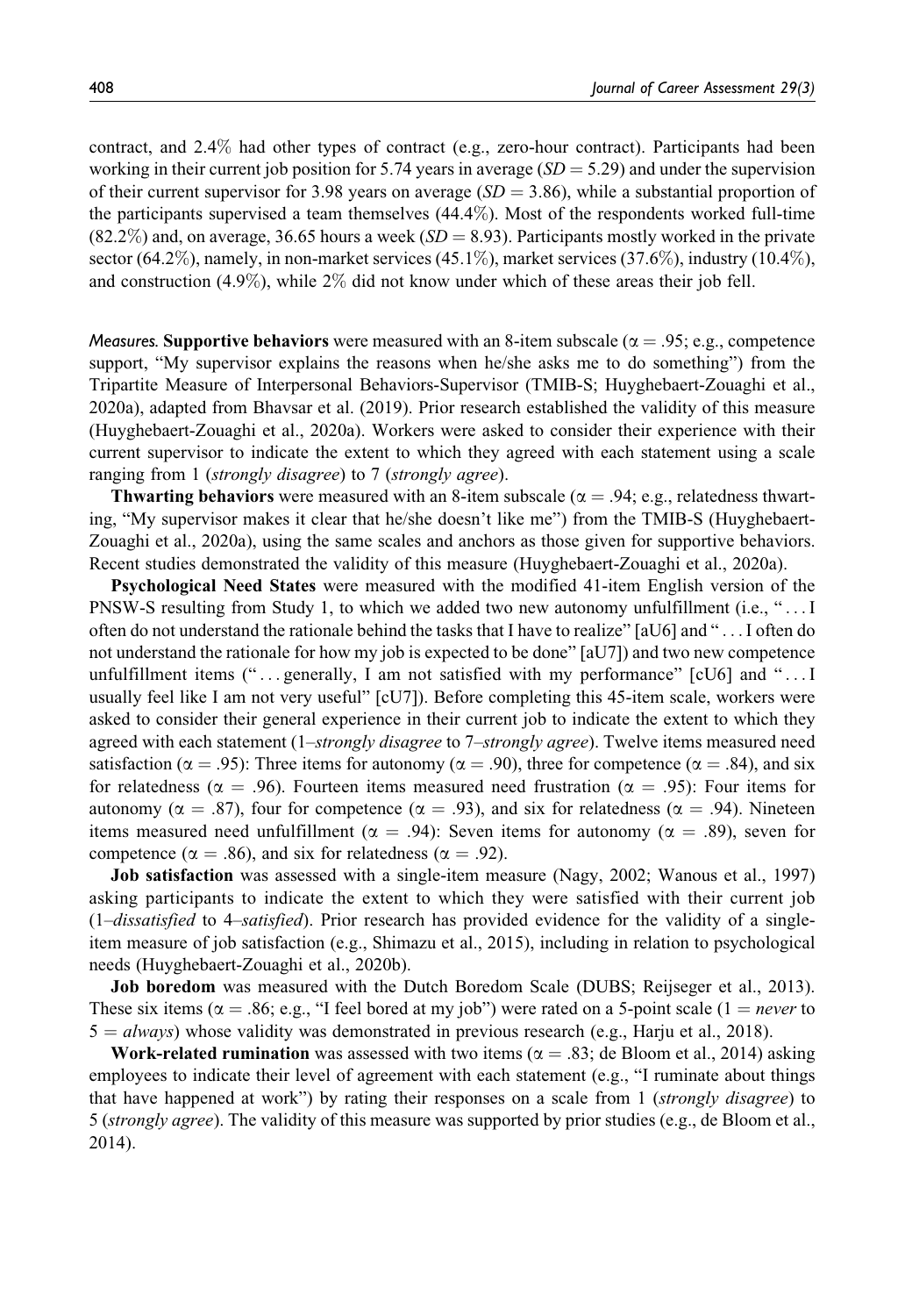#### *Analyses*

As in Study 1, a series of 17 CFA and ESEM models were tested using the same procedures. Criterion validity analyses were then conducted. The predictor (perceptions of supervisors' supportive and thwarting behaviors) and outcome (job boredom and work-related rumination) variables were specified as fully latent factors. Job satisfaction, assessed with a single item, was also predicted by the different components of psychological need states.

#### *Results*

As in Study 1, only three solutions were able to achieve an acceptable level of fit to the data (Models 7, 15, and 17). However, an examination of the parameter estimates associated with Model 17 revealed that the correlations observed between the three G-factors were so high so as to call into question the discriminant validity of these factors ( $|r| = .732$  to .867,  $M = .783$ ). This pattern was indicative of evidence arguing against the need to incorporate three G-factors, as in Study 1.

*Final version of the PNSW-S.* As in Study 1, the ESEM solution with nine factors (Model 7) resulted in two weakly-defined factors, namely autonomy and competence unfulfillment. Interestingly, the six items in these two factors which proved to be problematic here (i.e., low factor loadings and/or high cross-loadings) were also found to be problematic in Study 1, but were then kept for further testing. Because these results supported those from Study 1, these six items were thus removed (aU1, aU3, aU4, cU1, cU4, cU5). Moreover, one of the two newly added competence unfulfillment items also turned out to be problematic (cU7), and was, therefore, also removed. Finally, one item in the relatedness frustration factor (rF6) had a low factor loading (.282) and was also removed, as this item already also had a low factor loading in Study 1 (.293). The resulting 37-item and final version of the PNSW-S (see Appendix) showed adequate fit to the data:  $\chi^2(df) = 757.983$  (369), CFI = .964,  $TLI = .936$ , SRMR = .014, and RMSEA = .048 [.043; .053]. In this nine-factor ESEM solution (Model 7), based on 37 items, all factors were well-defined (see the Supplementary File for further details). Although this ESEM solution did incorporate multiple statistically significant crossloadings, none of these cross-loadings was large enough to suggest a problem in terms of factor definition ( $|\lambda| = .001$  to .336, M = .080): All cross-loadings were under .350 and lower than the target loadings.

The goodness-of-fit associated with the bifactor ESEM solution (Model 15) appeared to be adequate and higher than that of the ESEM solution (Model 7):  $\chi^2(df) = 586.954$  (341),  $CFI = .978$ ,  $TLI = .956$ ,  $SRMR = .013$ , and  $RMSEA = .040$  [.035; .045]. In addition, results revealed a well-defined G-factor with negative factor loadings associated with the need satisfaction items, and positive factor loadings associated with the need frustration and unfulfillment items (see Table S8 of the Supplementary File). Similarly, except for a few items which presented strong target loadings on the detrimental need states G-factor (>.400) but weak target loadings on their a-priori S-factors (<.200), the S-factors also retained at least some degree of meaningful specificity over and above employees' global levels of detrimental need states (see the Supplementary File for further details). Although this bifactor ESEM solution did incorporate multiple statistically significant cross-loadings, none of these cross-loadings was large enough to suggest a problem in terms of factor definition ( $|\lambda| = .002$  to .275,  $M = .061$ ): All cross-loadings were under .300 and lower than the target loadings.

Comparison of the parameter estimates associated with Models 7 and 15, which are reported in Tables S7 and S8 of the Supplementary File, supported the superiority of the bifactor ESEM solution (Model 15). More precisely, both solutions resulted in well-defined factors but it is noteworthy that observing that the multiple cross-loadings in ESEM were reduced in bifactor ESEM is a source of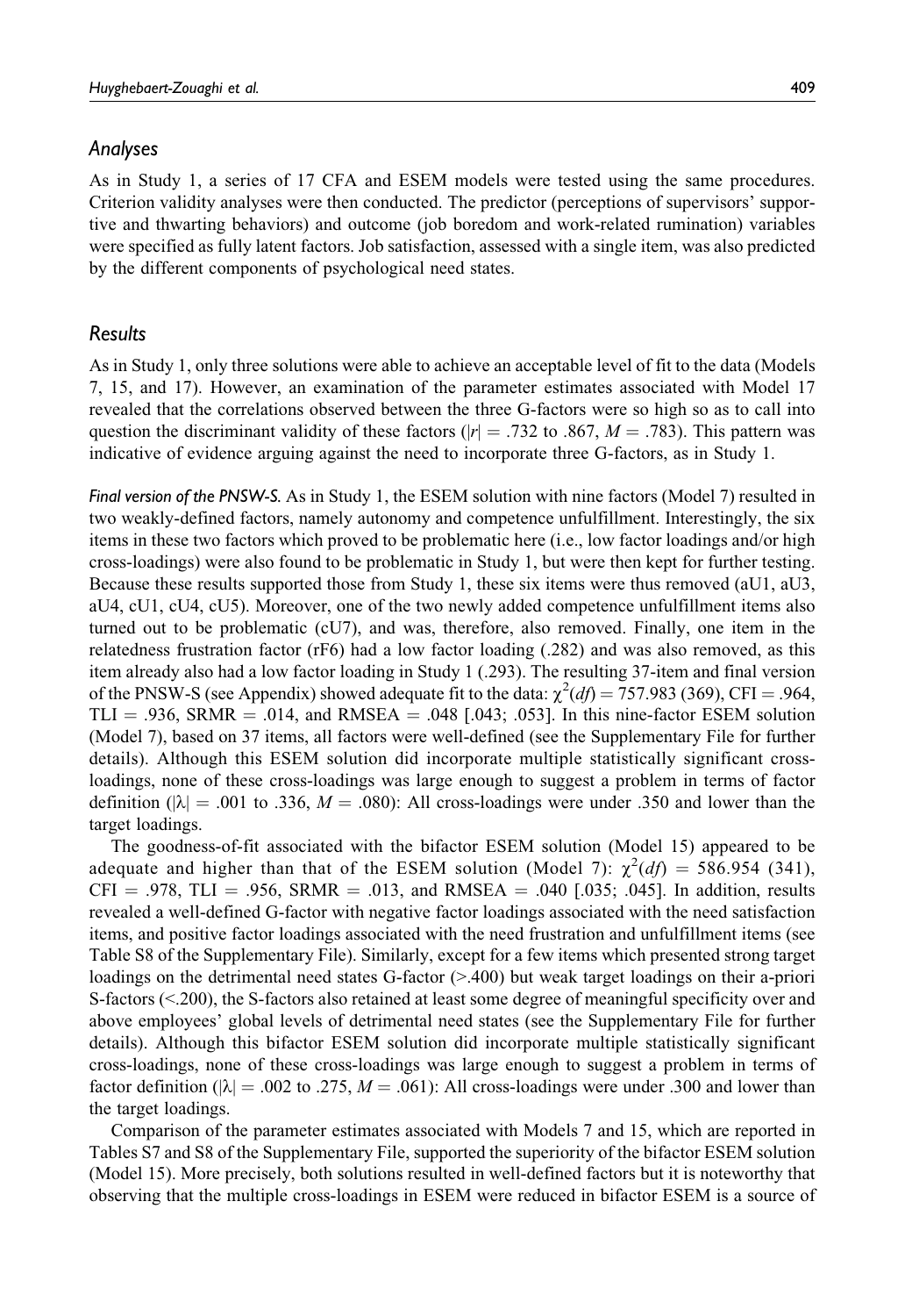evidence in favor of the bifactor solution (Morin et al., 2016a). Nonetheless, both the ESEM (Model 7) and bifactor ESEM (Model 15) representations proved to be adequate. Because both these representations of psychological need states proved to be valid, a decision had to be made to retain one or the other for further analyses that explored associations with criterion variables. We considered several methodological and conceptual factors.

On one hand, the bifactor ESEM approach is more psychometrically fine-grained as it allows to reflect the commonalities shared by need states while reflecting what is unique and specific to each distinctive need state. However, on the other hand, because S-factors reflect residual scores (i.e., what remains once the shared variance between all items has been extracted and reflected in the G-factor), they have a different conceptual underpinning than the one covered by the more typical first-order factors usually studied (e.g., Cheon et al., 2019). Moreover, the importance of the global factor in bifactor representations of psychological needs (Gillet et al., 2019; Huyghebaert-Zouaghi et al., 2020b; Sánchez-Oliva et al., 2017) limits the possibility to explore the effects associated with the specific factors. Indeed, the criteria's variability explained by the specific factors reflects what is unaccounted for by the global factor.

In sum, the bifactor solution (Model 15) was psychometrically more robust and rigorous. Yet, because of the statistical complexity of this approach and because the exact conceptual nature of the specific factors once their shared commonalities are extracted remains to be further explored (Litalien et al., 2017), we chose to pursue our analyses with the more parsimonious ESEM solution (Model 7), which appears to be more conceptually consistent with SDT (Bhavsar et al., 2020). Predictive results associated with the bifactor ESEM solution are reported in the Supplementary File.

*Predictive models.* The goodness-of-fit indices from the predictive model were satisfactory for the ESEM solution:  $\chi^2(df) = 3,015.376 (1,521)$ , CFI = .925, TLI = .907, and RMSEA = .047 [.044; .049]. Comparisons of parameter estimates revealed statistically significant effects of the predictors (supervisors' interpersonal behaviors) on psychological need states, and of psychological need states on the outcomes (job boredom, rumination, and job satisfaction). These results are reported in Table 1.

Results first revealed that supportive behaviors were associated with higher levels of relatedness satisfaction and autonomy satisfaction, and lower levels of relatedness unfulfillment, autonomy unfulfillment, and competence unfulfillment. In contrast, thwarting behaviors were associated with lower levels of relatedness satisfaction and autonomy satisfaction, and higher levels of relatedness frustration, autonomy frustration, competence frustration, relatedness unfulfillment, and autonomy unfulfillment. Moreover, relatedness satisfaction and frustration were associated with higher levels of job satisfaction. In contrast, competence frustration, relatedness unfulfillment, and competence unfulfillment were associated with lower levels of job satisfaction. Autonomy frustration was associated with higher levels of rumination. Finally, relatedness satisfaction was associated with lower levels of boredom, while relatedness unfulfillment was associated with higher levels of boredom.

#### **Discussion**

The present work aimed to further extend previous theoretical developments in the SDT literature on psychological needs (Cheon et al., 2019; Costa et al., 2015) and to address the absence of a workspecific measure which jointly examines the experiential states of satisfaction, frustration, and unfulfillment of the needs for autonomy, competence, and relatedness.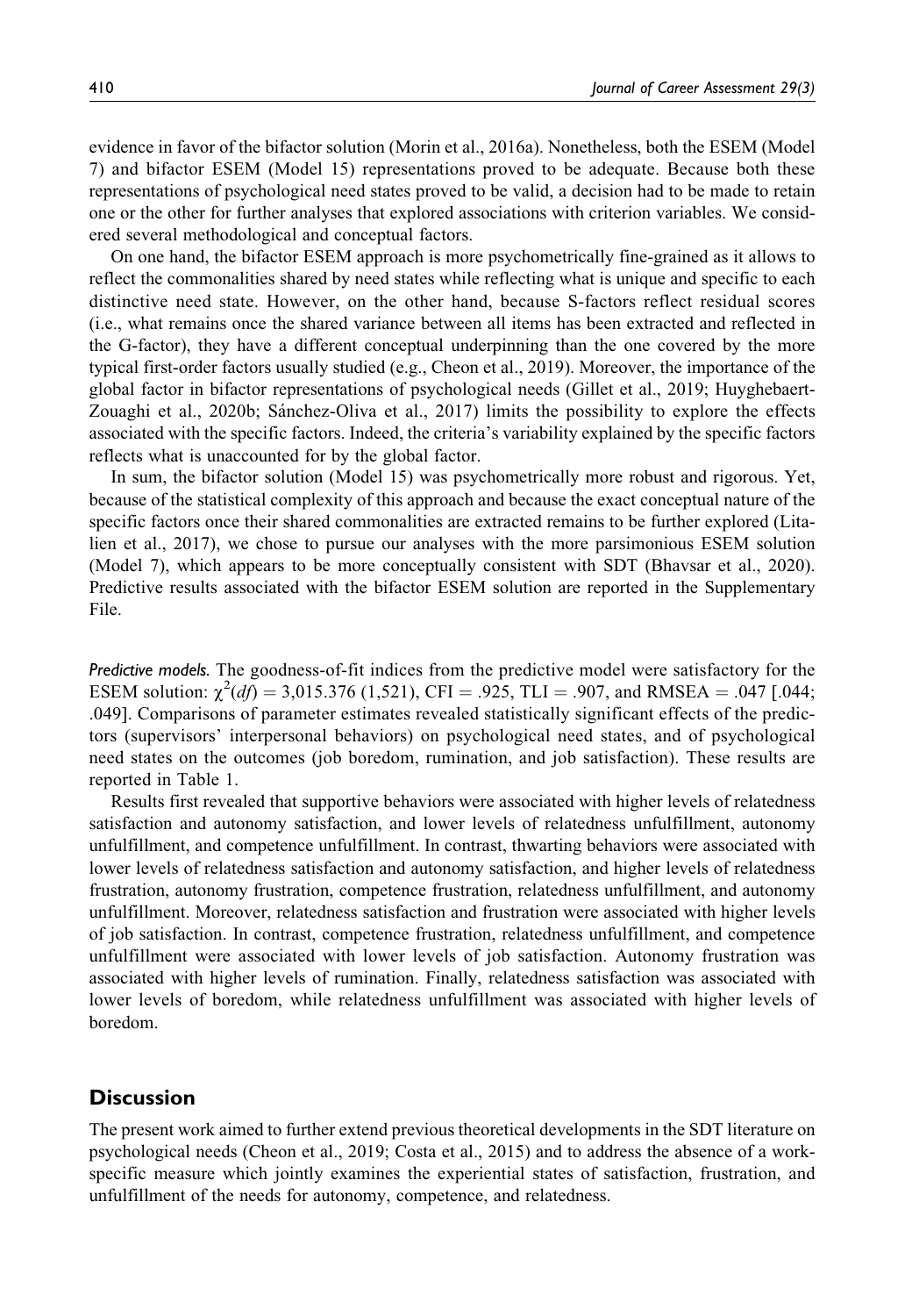|                           | Supportive Behaviors   |                       |          | <b>Thwarting Behaviors</b> |           |         |                           |           |         |
|---------------------------|------------------------|-----------------------|----------|----------------------------|-----------|---------|---------------------------|-----------|---------|
| Outcomes                  | b                      | <b>SE</b>             | β        | b                          | SE        | β       |                           |           |         |
| Relatedness satisfaction  | 1.107                  | $.148**$              | .789     | $-.243$                    | $.117*$   | . 151   |                           |           |         |
| Autonomy satisfaction     | .397                   | .∣ 9**                | .000     | $-.318$                    | $.133*$   | $-.280$ |                           |           |         |
| Competence satisfaction   | .135                   | .119                  | .132     | .243                       | .145      | .313    |                           |           |         |
| Relatedness frustration   | .008                   | .114                  | .258     | 1.022                      | $.163**$  | .806    |                           |           |         |
| Autonomy frustration      | $-.213$                | .112                  | $-0.097$ | .651                       | $.133**$  | .368    |                           |           |         |
| Competence frustration    | .008                   | .101                  | .323     | .418                       | .∣49∗∗    | .141    |                           |           |         |
| Relatedness unfulfillment | $-.277$                | .089**                | .065     | .392                       | .098**    | .109    |                           |           |         |
| Autonomy unfulfillment    | $-.343$                | $.104**$              | $-.067$  | .519                       | $.123**$  | .226    |                           |           |         |
| Competence unfulfillment  | $-.283$                | $.118*$               | $-.017$  | .204                       | .123      | $-.099$ |                           |           |         |
|                           |                        | Autonomy satisfaction |          | Competence satisfaction    |           |         | Relatedness satisfaction  |           |         |
| Outcomes                  | b                      | <b>SE</b>             | β        | b                          | <b>SE</b> | β       | b                         | SE        | β       |
| Boredom                   | .011                   | .100                  | .010     | .150                       | .176      | .114    | $-.179$                   | $.076*$   | $-.220$ |
| Rumination                | .120                   | .120                  | .101     | $-.301$                    | .193      | $-.214$ | .038                      | .105      | .043    |
| Satisfaction              | $-.030$                | .044                  | $-.042$  | $-.053$                    | .046      | $-.062$ | .348                      | .039**    | .659    |
|                           | Autonomy frustration   |                       |          | Competence frustration     |           |         | Relatedness frustration   |           |         |
| <b>Outcomes</b>           | b                      | <b>SE</b>             | β        | b                          | <b>SE</b> | β       | b                         | <b>SE</b> | β       |
| Boredom                   | $-.044$                | .122                  | $-.043$  | 164.                       | .217      | .133    | $-.161$                   | .190      | $-.173$ |
| Rumination                | .798                   | $.131**$              | .723     | .064                       | .216      | .048    | .019                      | .195      | .019    |
| Satisfaction              | $-.072$                | .049                  | $-.108$  | $-.120$                    | $.053*$   | $-.149$ | .118                      | $.055*$   | .195    |
|                           | Autonomy unfulfillment |                       |          | Competence unfulfillment   |           |         | Relatedness unfulfillment |           |         |
| Outcomes                  | b                      | <b>SE</b>             | β        | b                          | <b>SE</b> | β       | b                         | <b>SE</b> | β       |
| Boredom                   | .141                   | 164.                  | .136     | .306                       | .188      | .253    | .302                      | $.127*$   | .267    |
| Rumination                | .060                   | .127                  | .054     | .044                       | .170      | .034    | $-.141$                   | 116.      | $-.116$ |
| Satisfaction              | .071                   | .048                  | .105     | $-.163$                    | $.056*$   | $-.208$ | $-.104$                   | $.039*$   | $-.141$ |

**Table 1.** Results from the Predictive Analyses for the ESEM Solution (Study 2).

*Note.*  $b =$  unstandardized regression coefficient;  $SE =$  standard error of the coefficient;  $\beta =$  standardized regression coefficient.

 $*_{p}$  < .05.  $*_{p}$  < .01.

# *From Two to Three Need States*

Via two studies and three distinct samples of employees, we provided evidence to demonstrate that the unfulfillment of the needs for autonomy, competence, and relatedness could be modeled as a distinct need state when tested alongside the satisfaction and frustration of those three needs. In other words, our results supported the  $3 \times 3$  conceptual model of psychological need states depicted in Figure 1. In doing so, our research deepens our understanding of the nature of psychological need states in the workplace by showing that, in this life domain, individuals' psychological needs are not experienced in a dichotomous manner, through the beneficial and adverse experiences of need satisfaction and frustration, respectively. Rather, employees may also undergo a more nuanced and less actively negative psychological experience characterized by uncertainty, dullness, and disconnection, in the form of need unfulfillment.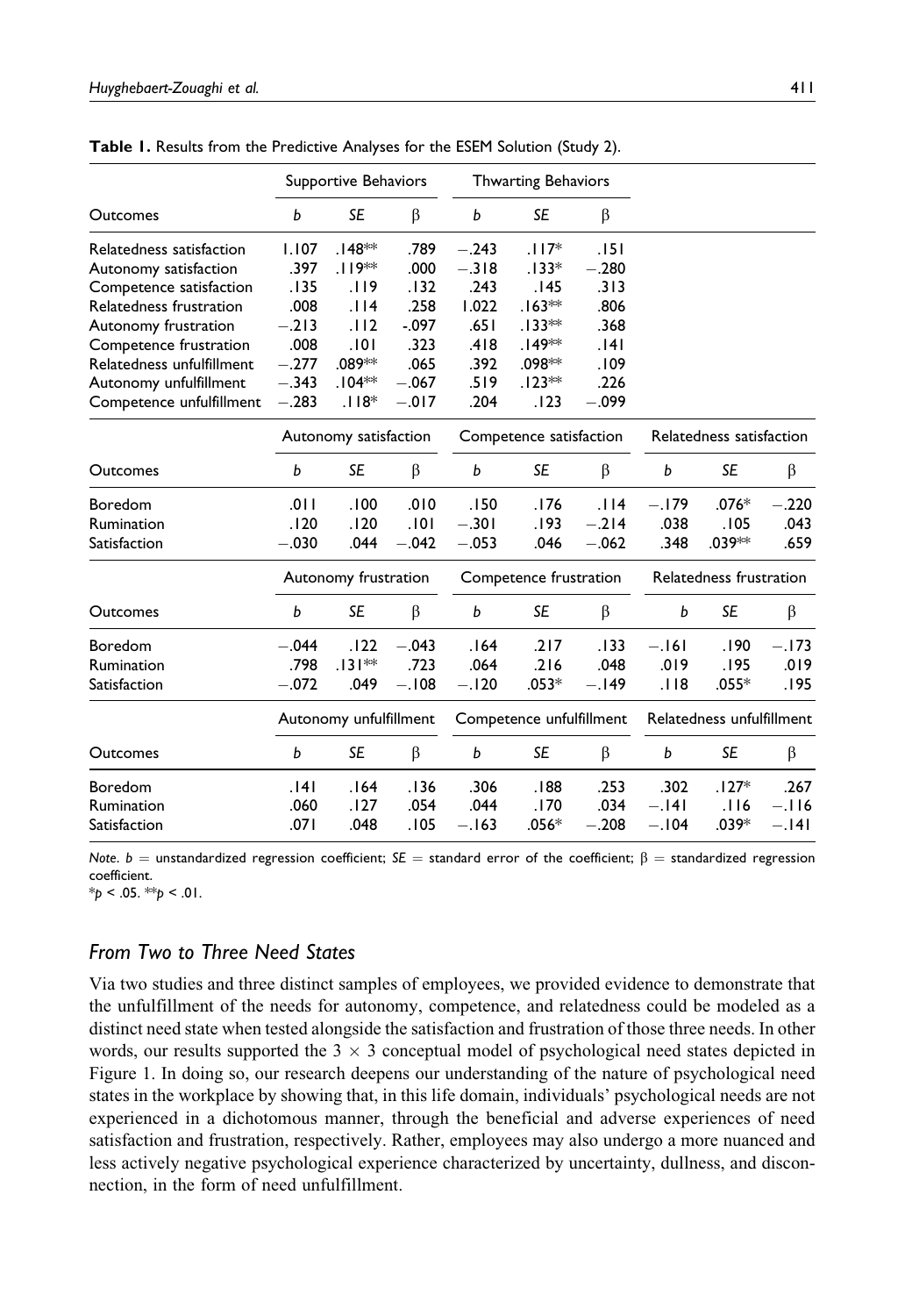Building upon Bhavsar et al. (2020), we provided validity evidence for the final 37-item version PNSW-S to measure these distinct experiential states (12 items measuring need satisfaction, 13 items measuring need frustration, and 12 items for need unfulfillment; see Appendix). In doing so, we expanded existing measures of work-related psychological need states (Brien et al., 2012; Deci et al., 2001; Gillet et al., 2012b; Van den Broeck et al., 2010) by offering a multidimensional instrument allowing to simultaneously assess not only need satisfaction and frustration, but also need unfulfillment. Indeed, because these need states are distinct experiences which can co-occur within a given context over time (Costa et al., 2015), it seemed important to provide researchers and practitioners with a tool to jointly assess all three need states. By showing that the psychological need states experienced by employees can be expanded and by providing a tool to measure these distinct need states, our research opens up new horizons for SDT researchers to further shed light on these experiential states in the workplace, and to explore their relevance in other life domains.

#### *Multidimensionality of Psychological Need States*

Results from Studies 1 and 2 showed that both ESEM (nine factors) and bifactor ESEM (one G-factor and nine S-factors) representations of psychological need states ratings on the PNSW-S are adequate and may thus both be used by researchers and practitioners. Importantly, it should be noted that the identification of a "vanishing" (i.e., an S-factor left with no meaningful specificity once the global levels are considered)—or at least weakly defined—S-factor appears to be the norm in prior studies in which a bifactor operationalization of psychological need states was adopted (e.g., Gillet et al., 2019; Huyghebaert-Zouaghi et al., 2020b; S´anchez-Oliva et al., 2017). Yet, in our research, no vanishing factor was identified, which is a strength suggesting that each specific experiential state (satisfaction, frustration, and unfulfillment) pertaining to the needs for autonomy, competence, and relatedness retained sufficient specificity over and above the global factor.

## *Antecedents and Consequences of Psychological Need States*

Based on a nine-factor ESEM representation of psychological need states, our study provided initial evidence for the criterion-related validity of the PNSW-S.

*Supervisory behaviors and psychological need states.* We provided a first-in-the-literature exploration of the work-related socio-contextual antecedents of the three psychological need states. This examination resulted in a total of 12 (out of 18 specified associations) significant and well-differentiated associations between perceived supervisory behaviors and the distinct psychological need states. Interestingly, we demonstrated that the distinct need states stem from distinct experiences that employees may have at work, with need satisfaction being best predicted by supervisors' supportive behaviors, need frustration arising more strongly from supervisors' thwarting behaviors, and need unfulfillment relating to both types of socio-contextual antecedents. We discuss below how these results contribute to the SDT literature.

Specifically, results showed that perceived supportive behaviors from one's supervisor best predicted higher levels of need satisfaction (autonomy and relatedness), and to a lesser extent, lower levels of need unfulfillment (autonomy, competence, and relatedness), yet they did not significantly associate with need frustration. These results corroborate prior SDT research which showed autonomy support to relate more strongly to need satisfaction (Bartholomew et al., 2011a; Gillet et al., 2012a), and even reinforce these past findings by demonstrating that supportive behaviors share no significant association with need frustration. Contrastingly, thwarting behaviors best predicted higher levels of need frustration (autonomy, competence, and relatedness), and to a lesser extent, more unfulfillment and less satisfaction of the needs for autonomy and relatedness. These results are consistent with findings from SDT showing need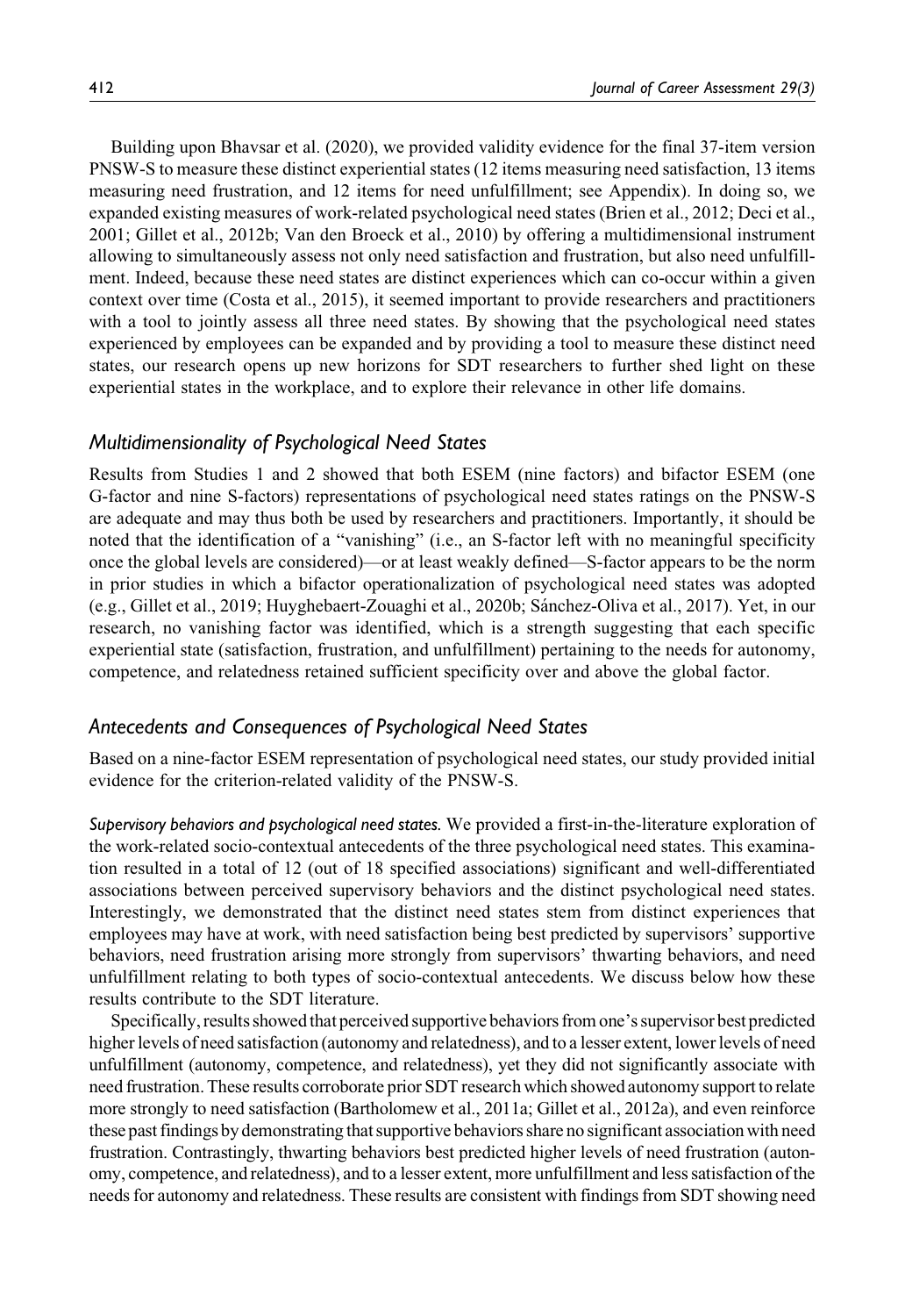thwarting behaviors to best predict need frustration while controlling for need satisfaction (Bhavsar et al., 2019; Gillet et al., 2012a). Altogether, these results extend SDT, as they are first to consider supervisors' supportive and thwarting behaviors toward all three needs (Bhavsar et al., 2019; Rocchi et al., 2017a, 2017b; Toth-Kiraly et al., 2020), rather than solely autonomy.

Importantly, our research contributes to SDT as it is the first to shed light on the socio-contextual antecedents of need unfulfillment, across all three needs (Cheon et al., 2019; Costa et al., 2015). Specifically, need unfulfillment appeared to be rather equally predicted by both supportive (negatively) and thwarting behaviors (positively), hence, no clear conclusion can be drawn as to whether need unfulfillment stems more from the former or the latter form of interpersonal behaviors. These results could suggest that need unfulfillment may stem from a different form of interpersonal behaviors. Interestingly, recent research conducted in the sport and work domains (Bhavsar et al., 2019; Huyghebaert-Zouaghi et al., 2020a) demonstrated indifferent behaviors (i.e., leaders are inattentive to the basic psychological needs of those they guide) to be a third and distinct form of interpersonal behaviors, when tested alongside supportive and thwarting behaviors. Need unfulfillment might thus be best predicted by such indifferent and neglectful behaviors (Bhavsar et al., 2019; Cheon et al., 2019; Huyghebaert-Zouaghi et al., 2020a), rather than by supportive or thwarting behaviors.

*Psychological need states and employees' functioning.* Our research offered a first exploration of the associations between autonomy, competence, relatedness satisfaction, frustration, and unfulfillment on one hand, and job satisfaction, work-related rumination, and job boredom on the other hand. Although in Study 2, only a third of the specified associations turned out to be significant (eight out of 27), our approach has the merit of providing an in-depth portrayal of the relative importance of each psychological need state in relation to various indicators of employees' functioning (Fernet et al., 2013; Trépanier et al., 2016). Indeed, the identified significant associations demonstrated that the distinctive need states had well-differentiated effects in terms of employee functioning.

Results showed work-related rumination to be predicted by need frustration, while need satisfaction and need unfulfillment held no significant association with this adverse outcome. Specifically, work-related rumination was predicted by the frustration of employees' need for autonomy, thus showing that it is the psychological experience of feeling coerced at work that has the power to spill over to employees' personal time in the form of recurring and invasive thoughts about this adverse experience. This result corroborates the importance of the need for autonomy, which is thought to be "most unique to SDT" (Vansteenkiste et al., 2020, p. 14). Contrastingly, job satisfaction was more strongly predicted, in the expected direction, by need satisfaction than by other need states. Specifically, results indicated that it was the satisfaction of employees' need for relatedness that contributed the most to their positive evaluation of their work experience (Locke, 1976). Surprisingly, relatedness frustration also predicted higher levels of job satisfaction, yet this association was less significant and weaker than the one between relatedness satisfaction and job satisfaction. Still, this may suggest that when they feel rejected and despised at work, employees may focus on other—non relational—facets of their job satisfaction (e.g., work itself, pay, opportunities for promotion) to assess their general experience in their job (Nagy, 2002). Finally, lower levels of job satisfaction were also predicted by competence frustration and unfulfillment as well as relatedness unfulfillment, yet these associations were much weaker than the one between relatedness satisfaction and job satisfaction, which is line with prior findings (Cheon et al., 2019; Gillet et al., 2012a). Altogether, these results provided further evidence for SDT findings showing need satisfaction and need frustration to be distinct constructs, with need satisfaction dimensions best predicting work-related indicators of well-being (Huyghebaert et al., 2018b; Trépanier et al., 2015), and need frustration facets mainly predicting indices of ill-being at work (Huyghebaert et al., 2018a; Trépanier et al., 2015).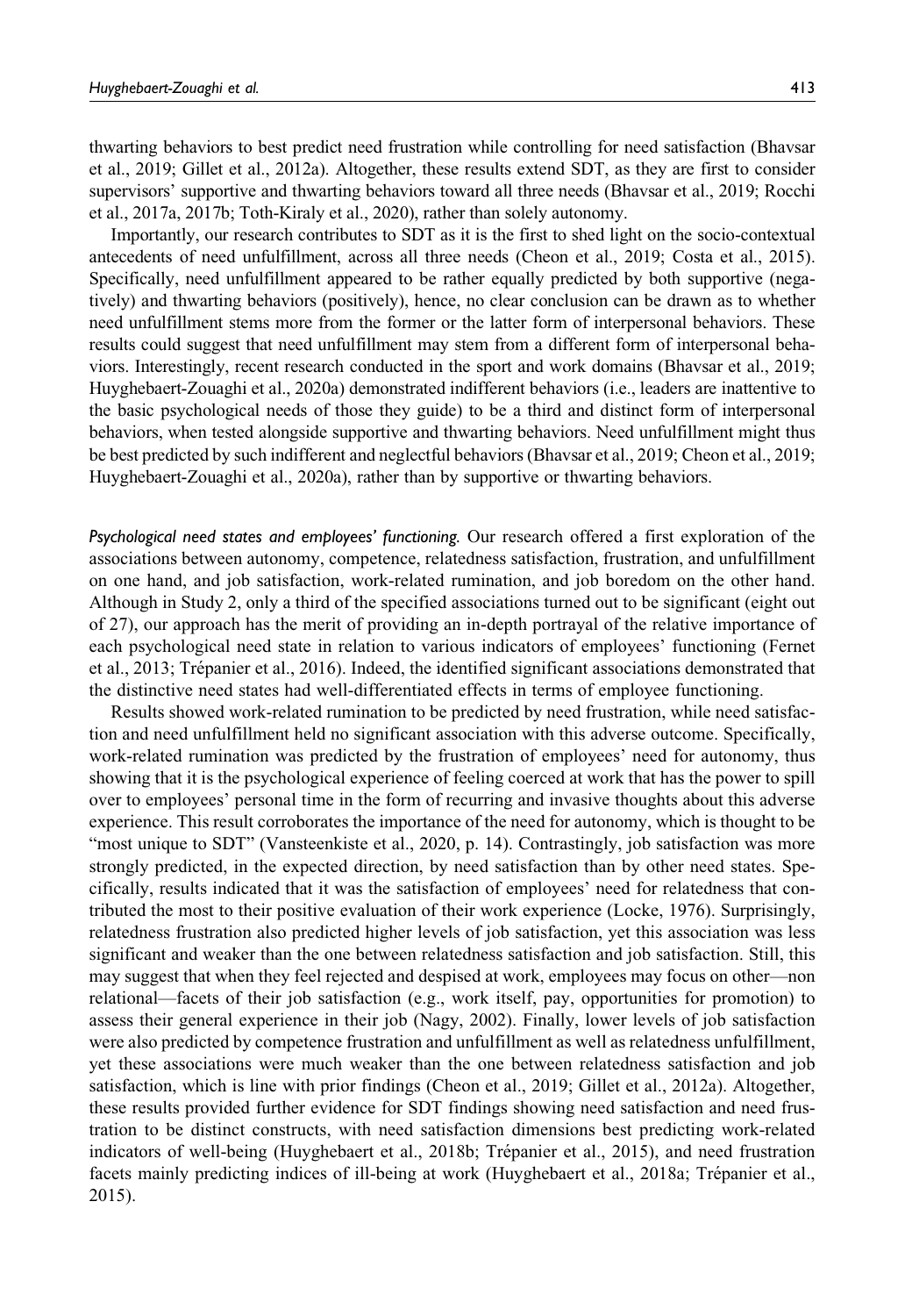Importantly, job boredom, which also constitutes an indicator of ill-being but not as adverse as work-related rumination, was best predicted by need unfulfillment. Specifically, results showed that it was the unfulfillment of employees' need for relatedness that predicted job boredom, thus suggesting that relational aspects are key in giving employees the feeling that their work environment is not as stimulating as it should be. Interestingly, job boredom has been proposed to stem from an inadequately stimulating and challenging work situation in terms of tasks and activities (Schaufeli & Salanova, 2014). Yet, our results show that it may also stem from an inadequately stimulating environment in terms of interactions (i.e., when employees experience no meaningful connection with their work peers; relatedness unfulfillment). This finding thus opens new research perspectives regarding the antecedents of job boredom, especially as many workplaces tend to evolve toward remote and virtual teams (Kniffin et al., 2021), where employees may lack opportunities for informal and meaningful interactions with coworkers and thus perceive their job as inadequately stimulating socially.

Finally, we contributed to SDT by providing support for the idea that need frustration and unfulfillment dimensions predict maladaptive outcomes that differ in nature (Cheon et al., 2019), with need frustration facets better predicting actively adverse outcomes (work-related rumination) and need unfulfillment dimensions better predicting passive forms of maladaptive functioning (boredom). In other words, we showed that need unfulfillment is not as adverse an experience as need frustration is, yet it still yields negative outcomes. These results may more generally contribute to research on the mechanisms through which the work environment influences employees' functioning (Huyghebaert et al., 2018a, 2018b; Trépanier et al., 2015). Hence, these results may suggest the existence of a passively deleterious pathway: A *health eroding process* which could constitute an alternative process, less serious than the health impairment process, yet more concerning than the motivational process proposed in the job demands-resources model (Bakker & Demerouti, 2017).

### *Limitations and Directions for Future Research*

Although this research offered empirical support for recent conceptual developments in the psychological needs literature, epitomized in our proposed  $3 \times 3$  model of psychological need states, it has some limitations. First, we did not provide validity evidence for the final version of the PNSW-S in the French language. Although results regarding the French and English versions were comparable in Study 1 and one could thus expect the factorial structure of the English version of the PNSW-S found in Study 2 to replicate in a French speaking sample, a new study would be needed to corroborate this prediction. Indeed, in Study 1, one item (rS5) displayed a low factor loading in the 41-item French version (see Table S5 of the Supplementary File). Yet, because this item proved to be acceptable in the English version (in both Studies 1 and 2), and because it was not removed by Bhavsar et al. (2019), we did not have enough theoretical or empirical support to remove this item from the French version at this point in our research. More testing of the French version of the PNSW-S is clearly needed in order to confirm whether this item can be retained in the French version. Demonstrating the invariance of the final version of the PNSW-S across different languages and countries could make it a valuable tool for researchers and practitioners (Vandenberg & Lance, 2000).

Second, research could test the generalizability of the multidimensionality of psychological need states -particularly need unfulfillment- as well as of their associations with outcomes. Indeed, we relied on three samples of workers from western cultures (France, UK, US, and Canada), thus not being able to provide evidence about the extent to which our results could generalize to additional cultural or linguistic groups. Moreover, we were not able to collect race, ethnicity, and socioeconomic status of the samples, some caution is thus warranted when interpreting our results, until more evidence of invariance across distinct racial, ethnic, and socioeconomic groups can be provided. This is of particular importance for future research to address, as the universality of psychological needs is a key criterion of SDT (Vansteenkiste et al., 2020). Third, although Study 2 displayed well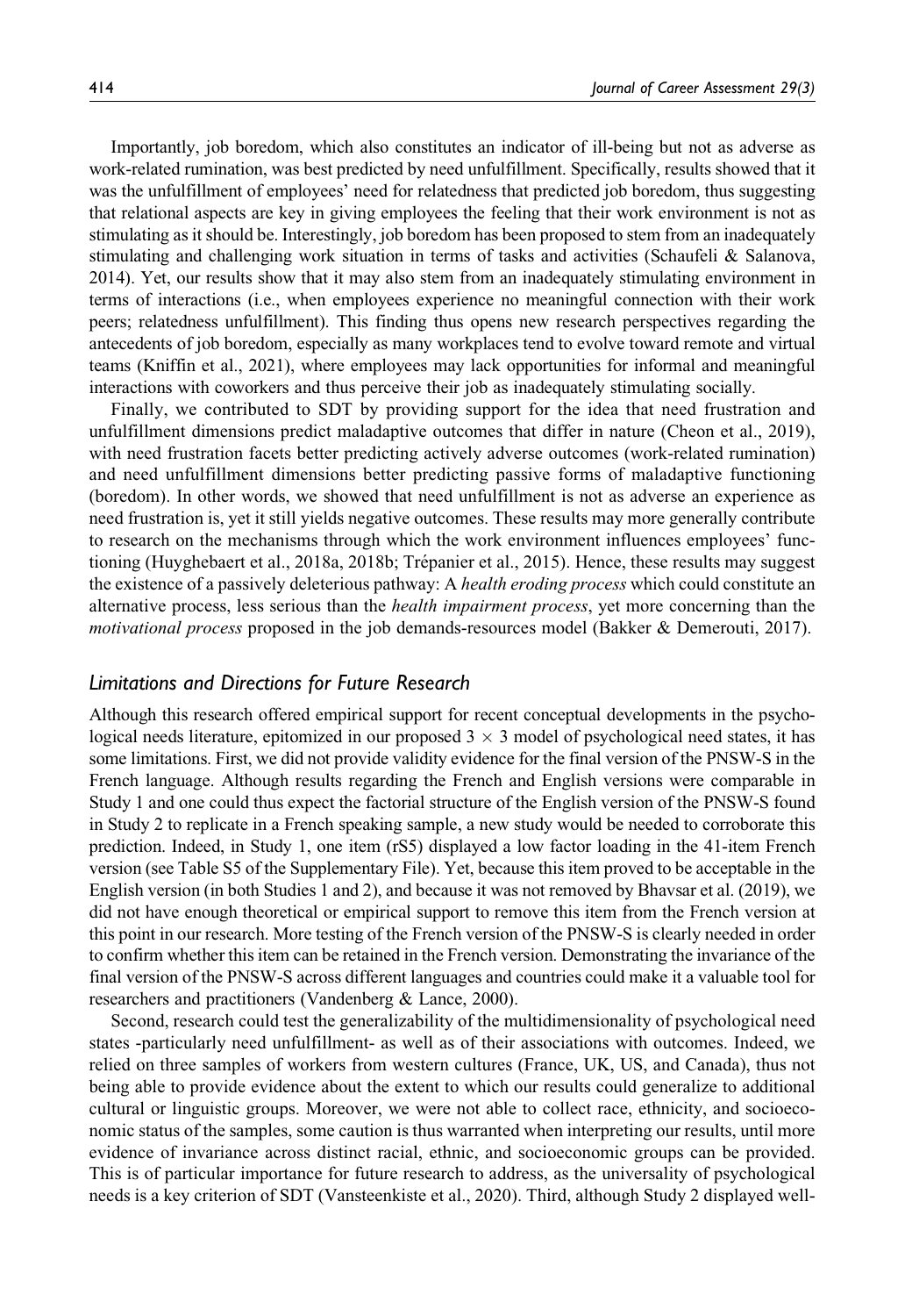differentiated associations between need states and outcomes (in the expected direction), further criterion validity evidence could be offered by considering different indices of psychological health. Indeed, extending the nomological network of need states may result in more significant and stronger associations. Moreover, we relied on self-report measures, which may have been impacted by social desirability and self-report biases. Future research could use more objective indicators of individual functioning (e.g., psychobiolological markers of stress; Bartholomew et al., 2011a).

Fourth, future research would benefit from longitudinal designs allowing for a more precise investigation of the temporal effects of psychological need states. In this paper we used the terms "antecedents" and "consequences" to refer to variables that have been conceptualized as such in the SDT literature, but we acknowledge that these variables, over time, can be outcomes and antecedents, respectively, of psychological need states. Fifth, in this research, we solely considered supportive and thwarting behaviors as antecedents of psychological needs, yet, it would be interesting to explore how supervisors' indifferent behaviors (Bhavsar et al., 2019; Huyghebaert-Zouaghi et al., 2020a) relate to all three experiential need states. Finally, we relied on a variable-centered approach, yet, by examining average relations occurring among variables in a specific sample, these analyses ignore the possible existence of subpopulations among which these relations could differ. In contrast, person-centered analyses allow for the identification of qualitatively distinct subgroups of employees characterized by different configurations of psychological need states (Huyghebaert-Zouaghi et al., 2020b). Future research could pursue this avenue to identify the most optimal combinations of psychological need states, as well as their antecedents and their implications in terms of employees' functioning.

Despite these limitations, the present research adds to the literature by emphasizing the utility of considering not just the bright (need satisfaction) and the dark side (need frustration) of psychological need states, but also a distinctive grey zone (need unfulfillment) that is not covered by these two experiences. These results thus indicate that SDT's explanatory framework can be expanded from two (Bartholomew et al., 2011a) to three need processes to explain the effect of the sociocontextual environment on employee functioning.

# **Appendix**

*Final 37-item version of the PNSW-S*

| Stem: In my job [Dans mon activité professionnelle, ]                                                                                                                                                                                              |  |  |  |  |  |
|----------------------------------------------------------------------------------------------------------------------------------------------------------------------------------------------------------------------------------------------------|--|--|--|--|--|
| Autonomy Satisfaction [Satisfaction du besoin d'autonomie]<br>If eel free to make choices with regards to the way I work [ je me sens libre de faire des choix quant à ma manière de                                                               |  |  |  |  |  |
| travailler] (aSI)<br>I have a say in how things are done [ j'ai mon mot à dire quant à la manière de faire les choses] (aS2)<br>I have the freedom to make decisions about my work [ j'ai la liberté de prendre des décisions quant à mon travail] |  |  |  |  |  |
| (aS3)<br>Competence Satisfaction [Satisfaction du besoin de compétence]                                                                                                                                                                            |  |  |  |  |  |
| I feel that I am capable $[\dots]$ ie me sens compétent e] (cSI)<br>I feel skilled [ je me sens qualifiée] (cS2)<br>I am able to overcome challenges [ je me sens capable de surmonter des challenges] (cS3)                                       |  |  |  |  |  |
| Relatedness Satisfaction [Satisfaction du besoin d'affiliation sociale]<br>I feel supported $[\dots]$ ie me sens soutenue $[\text{rSI}]$<br>I feel listened to [ je me sens écouté e] (rS2)                                                        |  |  |  |  |  |
| I feel valued [ je me sens estimé e] (rS3)<br>I feel cared for []'ai le sentiment d'avoir de l'importance aux yeux des autres] (rS4)<br>I feel included [ je me sens intégré e] (rS5)                                                              |  |  |  |  |  |
| I feel valued as an important member of my group [ je me sens considéré e comme un membre important de mon<br>groupe] (rS6)                                                                                                                        |  |  |  |  |  |
|                                                                                                                                                                                                                                                    |  |  |  |  |  |

*(continued)*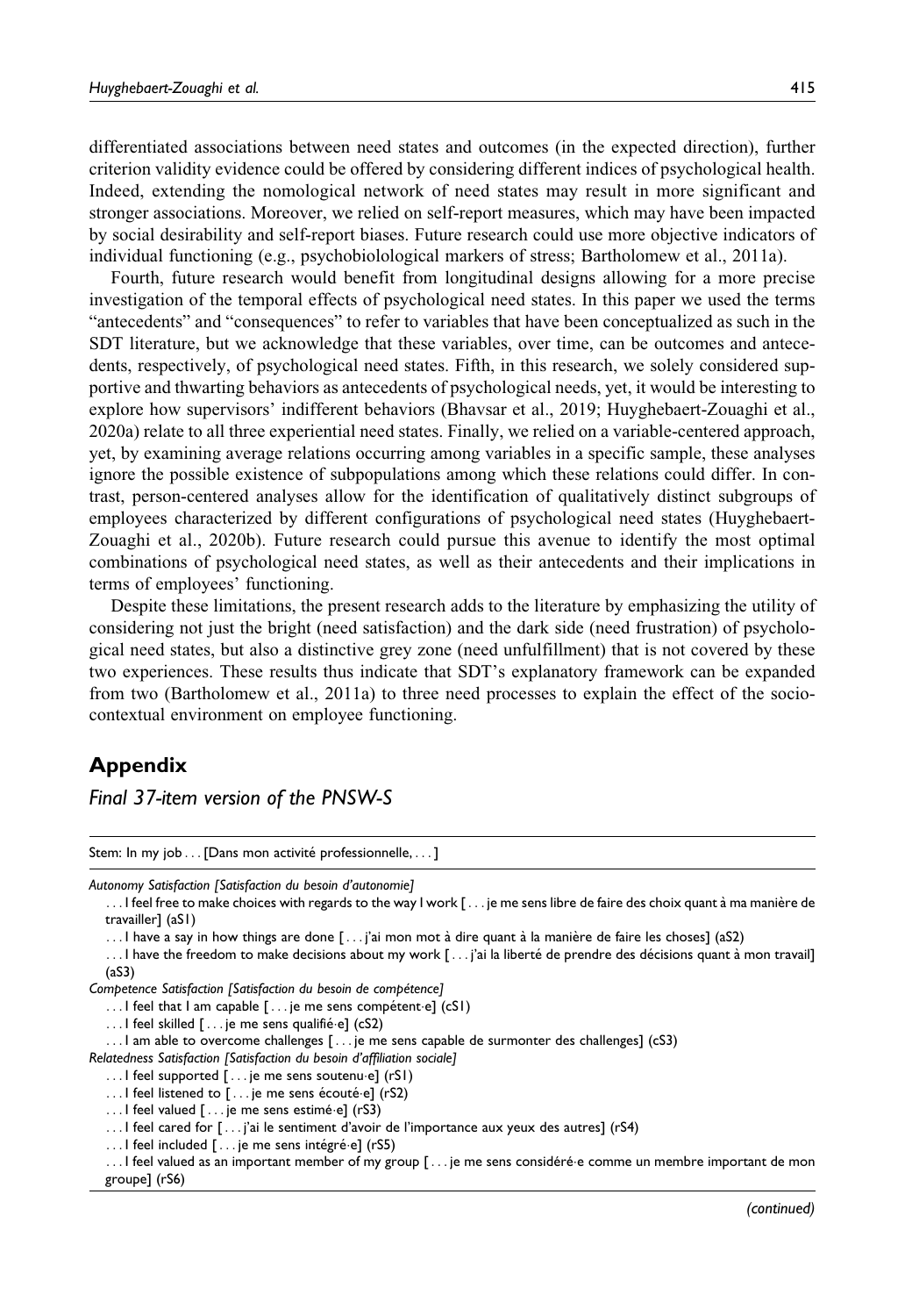#### **Appendix** (continued)

Stem: In my job . . . [Dans mon activité professionnelle, . . . ]

*Autonomy Frustration [Frustration du besoin d'autonomie]*

- ... I feel pushed to behave in certain ways [... j'ai le sentiment d'être poussé e à me comporter d'une certaine manière]  $(aF1)$
- ... I feel forced to follow decisions about my work [... je me sens forcée de suivre des decisions] (aF2)
- ... I feel a lot of unwanted pressure [ ... je ressens une enorme pression dont je me passerais volontiers] (aF3) ´
- ... I feel forced to do professional tasks that I would not choose to do [... je me sens obligé e de participer à des tâches que je n'aurais pas choisies] (aF4)

*Competence Frustration [Frustration du besoin de competence] ´*

- ... I feel like a failure [... j'ai le sentiment d'être un e raté e] (cFI)
- ... I feel useless [... je me sens inutile] (cF2)
- ... I feel incapable [... je me sens incompétent e] (cF3)
- $\dots$  I feel hopeless  $[\dots]$  ie me sens nulle] (cF4)

*Relatedness Frustration [Frustration du besoin d'affiliation sociale]*

- ... I feel rejected [... je me sens rejeté·e] (rFI)
- ... I feel brushed aside [... j'ai le sentiment d'être mis e à l'écart] (rF2)
- $\dots$  I feel disliked [ $\dots$  je me sens détesté $\cdot$ e] (rF3)
- ... I feel excluded [... je me sens exclue] (rF4)
- ... I feel isolated [... je me sens isolé·e] (rF5)

*Autonomy Unfulfillment [Inassouvissement du besoin d'autonomie]*

... I am unsure as to why we do certain professional tasks [... je ne sais pas trop pourquoi on fait certaines taches] (aU2) ... I am confused as to when I can make decisions [... je ne sais jamais vraiment quand je peux, ou non, prendre des decisions] (aU5)

... I often do not understand the rationale behind the tasks that I have to realize [ ...souvent, je ne comprends pas la justification des tâches que je dois réaliser]  $(a\cup 6)$ 

... I often do not understand the rationale for how my job is expected to be done [...souvent je ne comprends pas pourquoi mon travail doit être réalisé de cette façon] (aU7)

*Competence Unfulfillment [Inassouvissement du besoin de competence] ´*

... I feel like I have achieved less than I would have liked to [... j'ai le sentiment de realiser moins de choses que ce que je ´ voudrais] (cU2)

 $\ldots$ I feel like I have improved less than I would have liked to [ $\ldots$ j'ai le sentiment de m'être moins amélioré e que je ne l'aurais voulu] (cU3)

 $\ldots$ generally, I am not satisfied with my performance [ $\ldots$ je ne suis généralement pas satisfait e de ma performance] (cU6) *Relatedness Unfulfillment [Inassouvissement du besoin d'affiliation sociale]*

... I have little in common with others [... j'ai peu de choses en commun avec les autres] (rU1)

- ... I have little shared interest with others [... je partage peu d'intérêts avec les autres] (rU2)
- ... I feel I don't quite fit in with others [... je ne me sens pas à ma place avec les autres] (rU3)
- ... I have no close friends [... je n'ai pas d'ami·e·s proche·s] (rU4)
- ... I feel like others know little about me [ ... j'ai le sentiment que les autres me connaissent peu] (rU5)

#### **Declaration of Conflicting Interests**

The author(s) declared no potential conflicts of interest with respect to the research, authorship, and/or publication of this article.

#### **Funding**

The author(s) received no financial support for the research, authorship, and/or publication of this article.

#### **ORCID iD**

Tiphaine Huyghebaert-Zouaghi <https://orcid.org/0000-0001-9175-3689>

#### **Supplemental Material**

Supplemental material for this article is available upon request from the first author.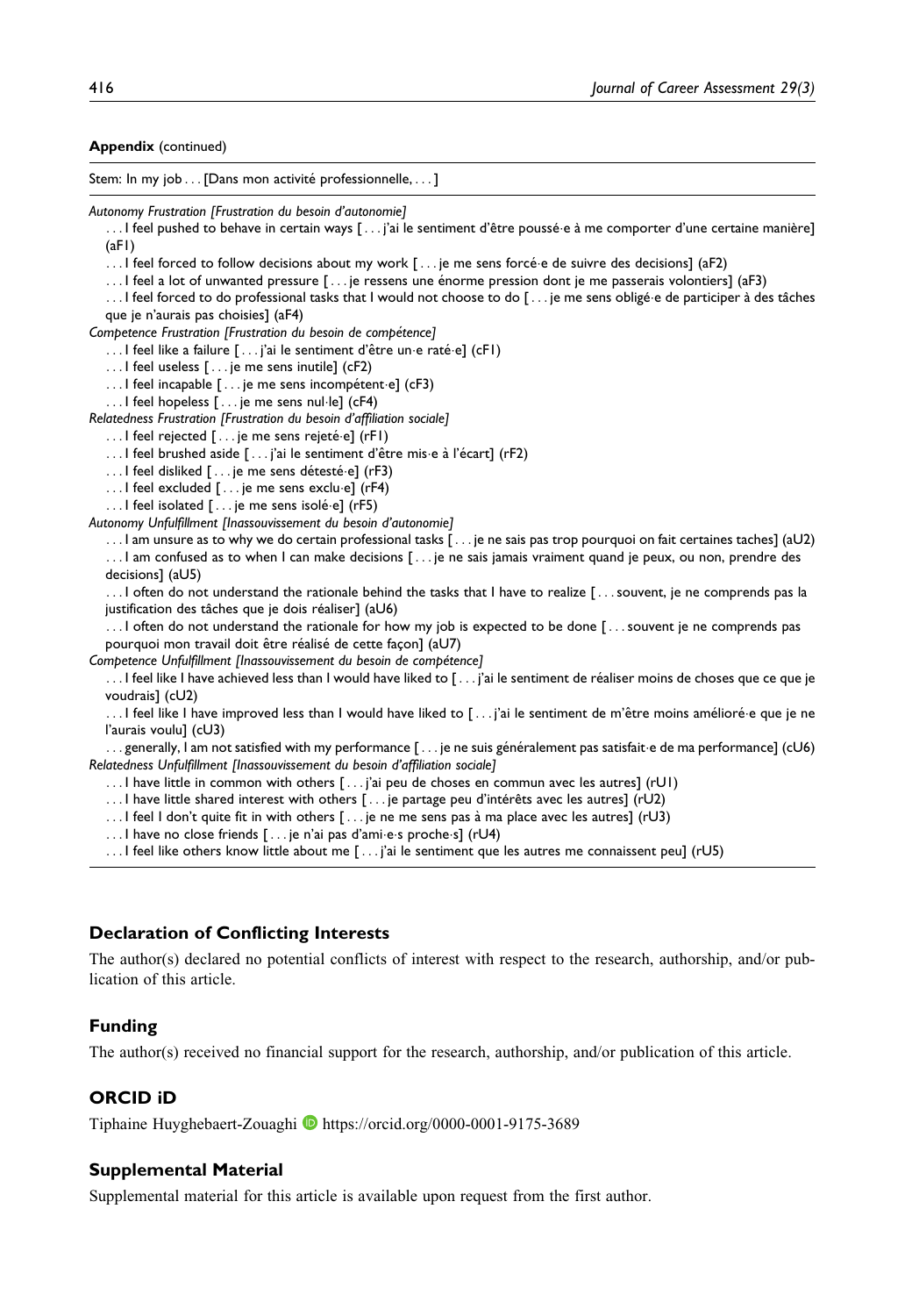#### **Note**

1. The supplementary file is available upon request from the first author.

#### **References**

- Bakker, A. B., & Demerouti, E. (2013). The spillover-crossover model. In J. Grzywacz & E. Demerouti (Eds.), New frontiers in work and family research (pp. 54–70). Psychology Press.
- Bakker, A. B., & Demerouti, E. (2017). Job demands–resources theory: taking stock and looking forward. Journal of occupational health psychology, 22, 273–285.
- Bartholomew, K. J., Ntoumanis, N., Cuevas, R., & Lonsdale, C. (2014). Job pressure and ill-health in physical education teachers: The mediating role of psychological need thwarting. Teaching and Teacher Education, 37, 101–107.
- Bartholomew, K. J., Ntoumanis, N., Ryan, R. M., Bosch, J. A., & Thøgersen-Ntoumani, C. (2011a). Selfdetermination theory and Diminished functioning: The role of interpersonal control and psychological need thwarting. Personality and Social Psychology Bulletin, 37, 1459–1473.
- Bartholomew, K. J., Ntoumanis, N., Ryan, R. M., & Thøgersen-Ntoumani, C. (2011b). Psychological need thwarting in the sport context: Assessing the darker side of athletic experience. Journal of Sport & Exercise Psychology, 33, 75–102.
- Beaton, D. E., Bombardier, C., Guillemin, F., & Ferraz, M. B. (2000). Guidelines for the process of crosscultural adaptation of self-report measures. Spine, 25, 3186–3191.
- Bhavsar, N., Bartholomew, K. J., Quested, E., Gucciardi, D. F., Thøgersen-Ntoumani, C., Reeve, J., Sarrazin, P. G., & Ntoumanis, N. (2020). Measuring psychological need states in sport: Theoretical considerations and a new measure. Psychology of Sport and Exercise, 47, 101617.
- Bhavsar, N., Ntoumanis, N., Quested, E., Gucciardi, D. F., Thøgersen-Ntoumani, C., Ryan, R. M., & Bartholomew, K. J. (2019). Conceptualizing and testing a new tripartite measure of coach interpersonal behaviors. Psychology of Sport and Exercise, 44, 107-120.
- Bidee, J., Vantilborgh, T., Pepermans, R., Griep, Y., & Hofmans, J. (2016). Temporal dynamics of need satisfaction and need frustration. Two sides of the same coin? European Journal of Work and Organizational Psychology, 25, 900–913.
- Brien, M., Forest, J., Mageau, G. A., Boudrias, J. S., Desrumaux, P., Brunet, L., & Morin, E. M. (2012). The basic Psychological Needs at Work Scale: Measurement invariance between Canada and France. Applied Psychology: Health and Well-Being, 4, 167–187.
- Browne, M. W. (2001). An overview of analytic rotation in exploratory factor analysis. Multivariate Behavioral Research, 36, 111–150.
- Cheon, S. H., Reeve, J., Lee, Y., Ntoumanis, N., Gillet, N., Kim, B. R., & Song, Y.-G. (2019). Expanding autonomy psychological need states from two (satisfaction, frustration) to three (dissatisfaction): A classroom-based intervention study. Journal of Educational Psychology, 11, 685–702.
- Costa, S., Ntoumanis, N., & Bartholomew, K. (2015). Predicting the brighter and darker sides of interpersonal relationships: Does psychological need thwarting matter? Motivation and Emotion, 39, 11–24.
- de Bloom, J., Radstaak, M., & Geurts, S. (2014). Vacation effects on behaviour, cognition and emotions of compulsive and non-compulsive workers: Do obsessive workers go 'cold Turkey'? Stress and Health, 30, 232–243.
- Deci, E. L., & Ryan, R. M. (2000). The "what" and "why" of goal pursuits: Human needs and the selfdetermination of behavior. Psychological Inquiry, 11, 227–268.
- Deci, E. L., & Ryan, R. M. (2008). Self-determination theory: A macro theory of human motivation, development, and health. Canadian Psychology, 49, 182–185.
- Deci, E. L., Ryan, R. M., Gagne, M., Leone, D. R., Usunov, J., & Kornazheva, B. P. (2001). Need satisfaction, motivation, and well-being in the work organizations of a former Eastern Bloc country: A cross-cultural study of self-determination. Personality and Social Psychology Bulletin, 27, 930–942.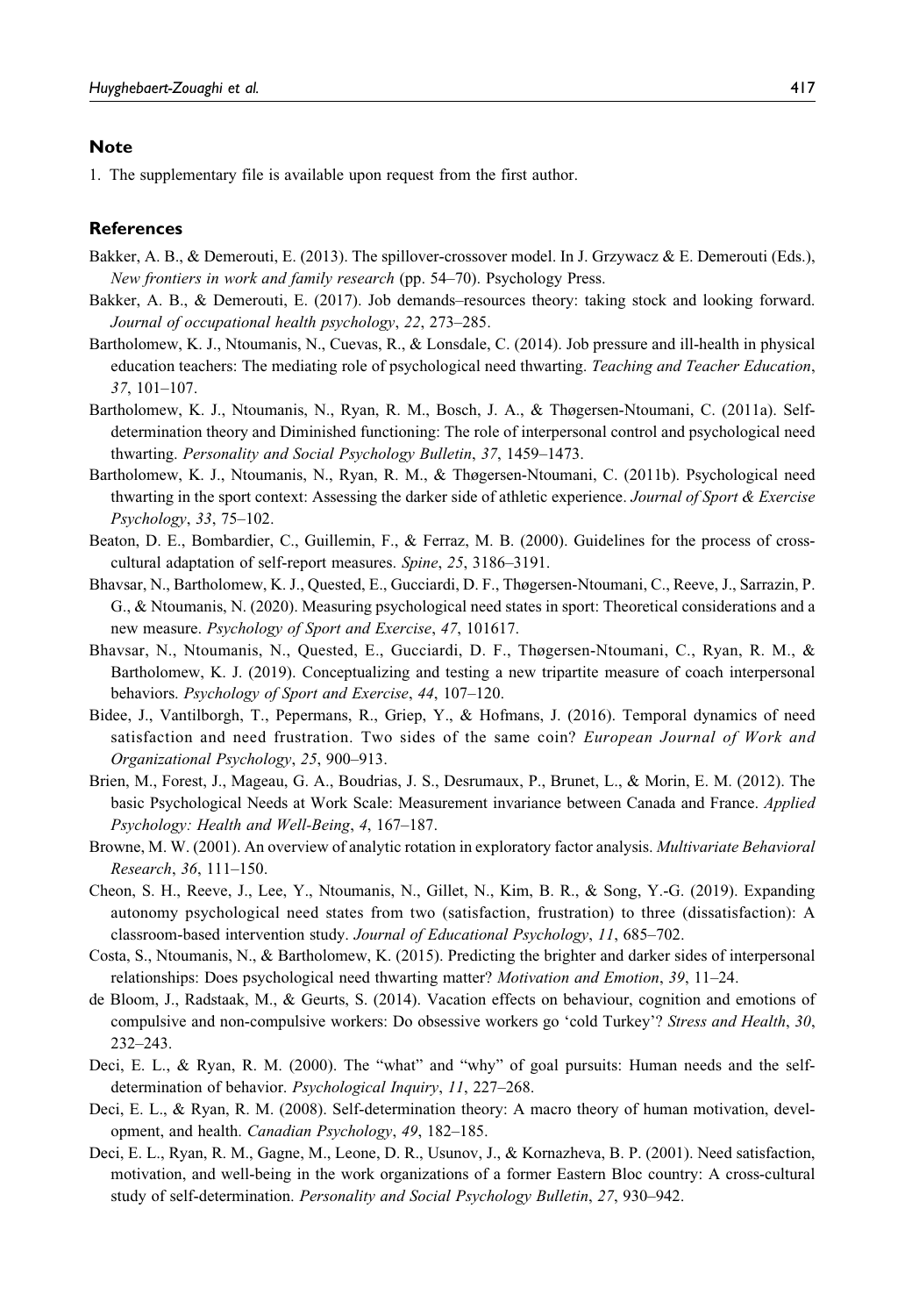- Fernet, C., Austin, S., Trépanier, S. G., & Dussault, M. (2013). How do job characteristics contribute to burnout? Exploring the distinct mediating roles of perceived autonomy, competence, and relatedness. European Journal of Work and Organizational Psychology, 22, 123–137.
- Gillet, N., Fouquereau, E., Forest, J., Brunault, P., & Colombat, P. (2012a). The impact of organizational factors on psychological needs and their relations with well-being. Journal of Business and Psychology, 27, 437–450.
- Gillet, N., Fouquereau, E., Lequeurre, J., Bigot, L., & Mokounkolo, R. (2012b). Validation of a scale to measure psychological need thwarting at work (EFBPT). Psychologie du Travail et des Organisations, 18, 328–344.
- Gillet, N., Morin, A. J. S., Choisay, F., & Fouquereau, E. (2019). A person-centered representation of basic need satisfaction balance at work. Journal of Personnel Psychology, 18, 113-128.
- Gillet, N., Morin, A. J. S., Huart, I., Colombat, P., & Fouquereau, E. (2020). The forest and the trees: Investigating the globality and specificity of employees' basic need satisfaction at work. Journal of Personality Assessment, 102, 702–713.
- Gillet, N., Rosnet, E., & Vallerand, R. J. (2008). Développement d'une échelle de satisfaction des besoins fondamentaux en contexte sportif [Development of a scale of satisfaction of the fundamental requirements in sporting context]. Canadian Journal of Behavioural Science, 40, 230–237.
- Harju, L. K., Schaufeli, W. B., & Hakanen, J. J. (2018). A multilevel study on servant leadership, job boredom and job crafting. Journal of Managerial Psychology, 33, 2–14.
- Hu, L.-T., & Bentler, P. M. (1999). Cutoff criteria for fit indexes in covariance structure analysis: Conventional criteria versus new alternatives. Structural Equation Modeling, 6, 1–55.
- Huyghebaert, T., Gillet, N., Fernet, C., Lahiani, F. J., Chevalier, S., & Fouquereau, E. (2018a). Investigating the longitudinal effects of surface acting on managers' functioning through psychological needs. Journal of Occupational Health Psychology, 23, 207–222.
- Huyghebaert, T., Gillet, N., Fernet, C., Lahiani, F. J., & Fouquereau, E. (2018b). Leveraging psychosocial safety climate to prevent ill-being: The mediating role of psychological need thwarting. Journal of Vocational Behavior, 107, 111–125.
- Huyghebaert-Zouaghi, T., Morin, A. J. S, Ntoumanis, N., Berjot, S., & Gillet, N. (2020a). Leaders' interpersonal styles: A new full-range conceptualization and measure based on Self-Determination Theory [Manuscript submitted for publication].
- Huyghebaert-Zouaghi, T., Morin, A. J. S., Forest, J., Fouquereau, E., & Gillet, N. (2020b). A longitudinal examination of nurses' need satisfaction profiles: A latent transition analysis. Current Psychology, 1–23. <https://doi.org/10.1007/s12144-020-00972-1>
- Jang, H., Reeve, J., Ryan, R. M., & Kim, A. (2009). Can self-determination theory explain what underlies the productive, satisfying learning experiences of collectivistically oriented Korean students? Journal of Educational Psychology, 101, 644–661.
- Keyes, C. L. (2005). Mental illness and/or mental health? Investigating axioms of the complete state model of health. Journal of Consulting and Clinical Psychology, 73, 539–548.
- Kniffin, K. M., Narayanan, J., Anseel, F., Antonakis, J., Ashford, S. J., Bakker, A. B., & ... Vugt, M. V. (2021). COVID-19 and the workplace: Implications, issues, and insights for future research and action. American Psychologist, 76, 63.<https://doi.org/10.1037/amp0000716>
- Litalien, D., Morin, A. J. S, Gagné, M., Vallerand, R. J., Losier, G. F., & Ryan, R. M. (2017). Evidence of a continuum structure of academic self-determination: A two-study test using a bifactor-ESEM representation of academic motivation. Contemporary Educational Psychology, 51, 67–82.
- Locke, E. (1976). The nature and causes of job satisfaction. In M. D. Dunnette (Ed.), Handbook of industrial and organizational psychology (pp. 1297–1349). Rand McNally.
- Lu, H., Zhao, Y., & While, A. (2019). Job satisfaction among hospital nurses: A literature review. International Journal of Nursing Studies, 94, 21–31.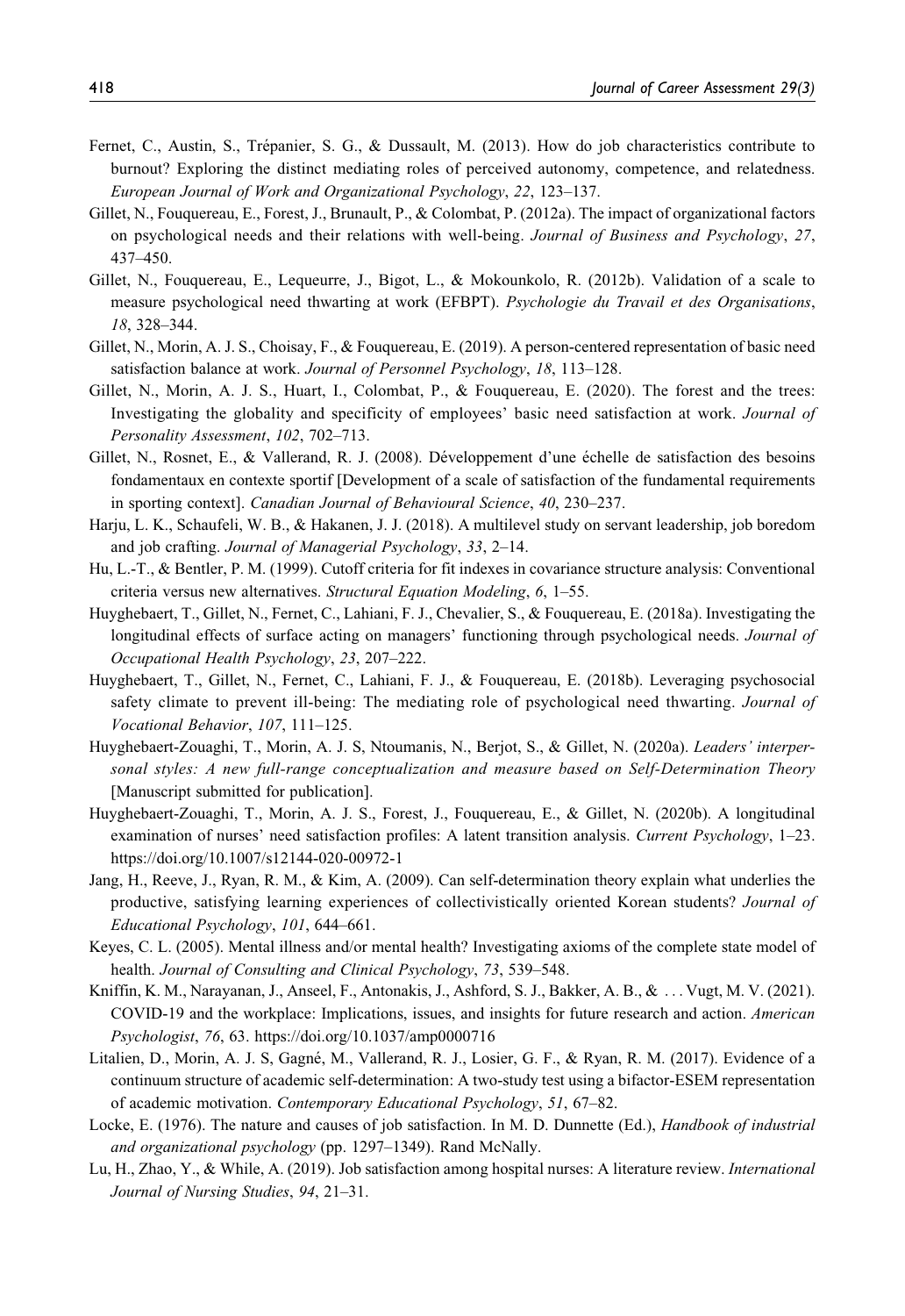- Lyubomirsky, S., & Tkach, C. (2003). The consequences of dysphoric rumination. In C. Papageorgiou & A. Wells (Eds.), Rumination: Nature, theory, and treatment of negative thinking in depression (pp. 21–41). John Wiley & Sons.
- Marsh, H. W., Hau, K., & Grayson, D. (2005). Goodness of fit in structural equation models. In A. Maydeu-Olivares & J. J. McArdle (Eds.), Contemporary psychometrics (pp. 275–340). Erlbaum.
- Martin, L. L., & Tesser, A. (1996). Some ruminative thoughts. Advances in Social Cognition, 9, 1–47.
- Mikulas, W. L., & Vodanovich, S. J. (1993). The essence of boredom. The Psychological Record, 43, 3–12.
- Moreau, E., & Mageau, G. A. (2012). The importance of perceived autonomy support for the psychological health and work satisfaction of health professionals: Not only supervisors count, colleagues too! Motivation and Emotion, 36, 268–286.
- Morin, A. J. S., Arens, A. K., & Marsh, H. W. (2016a). A bifactor exploratory structural equation modeling framework for the identification of distinct sources of construct-relevant psychometric multidimensionality. Structural Equation Modeling, 23, 116–139.
- Morin, A. J. S., Boudrias, J.-S., Marsh, H. W., McInerney, D. M., Dagenais-Desmarais, V., Madore, I., & Litalien, D. (2017). Complementary variable- and person-centered approaches to exploring the dimensionality of psychometric constructs: Application to psychological wellbeing at work. Journal of Business & Psychology, 32, 395–419.
- Morin, A. J. S, Meyer, J. P., Creusier, J., & Biétry, F. (2016b). Multiple-group analysis of similarity in latent profile solutions. Organizational Research Methods, 19, 231–254.
- Muthén, L. K., & Muthén, B. (2018). Mplus user's guide. Muthén & Muthén.
- Nagy, M. S. (2002). Using a single-item approach to measure facet job satisfaction. Journal of Occupational and Organizational Psychology, 75, 77–86.
- Neubauer, A. B., & Voss, A. (2018). The structure of need fulfillment: Separating need satisfaction and dissatisfaction on between- and within-person level. European Journal of Psychological Assessment, 34, 220–228.
- Olafsen, A. H., & Deci, E. L. (2020). Self-determination theory and its relation to organizations. In Oxford research encyclopedia of psychology, methods and approaches in psychology, organizational and institutional psychology.<https://doi.org/10.1093/acrefore/9780190236557.013.112>
- Palan, S., & Schitter, C. (2018). Prolific. ac—A subject pool for online experiments. Journal of Behavioral and Experimental Finance, 17, 22–27.
- Peer, E., Brandimarte, L., Samat, S., & Acquisti, A. (2017). Beyond the Turk: Alternative platforms for crowdsourcing behavioral research. Journal of Experimental Social Psychology, 70, 153–163.
- Reijseger, G., Schaufeli, W. B., Peeters, M. C., Taris, T. W., Van Beek, I., & Ouweneel, E. (2013). Watching the paint dry at work: Psychometric examination of the Dutch Boredom Scale. Anxiety, Stress & Coping, 26, 508–525.
- Reise, S. P. (2012). The rediscovery of bifactor measurement models. Multivariate Behavioral Research, 47, 667–696.
- Rigby, C. S., & Ryan, R. M. (2018). Self-determination theory in human resource development: New directions and practical considerations. Advances in Developing Human Resources, 20, 133–147.
- Rocchi, M., Pelletier, L., Cheung, S., Baxter, D., & Beaudry, S. (2017a). Assessing need-supportive and needthwarting interpersonal behaviours: The Interpersonal Behaviours Questionnaire (IBQ). Personality and Individual Differences, 104, 423–433.
- Rocchi, M., Pelletier, L., & Desmarais, P. (2017b). The validity of the Interpersonal Behaviours Questionnaire (IBQ) in sport. Measurement in Physical Education and Exercise Science, 21, 15.
- Ryan, R. M., & Deci, E. L. (2017). Self-determination theory: Basic psychological needs in motivation, development, and wellness. Guilford Publications.
- Sánchez-Oliva, D., Morin, A. J. S, Teixeira, P. J., Carraça, E. V., Palmeira, A. L., & Silva, M. N. (2017). A bifactor exploratory structural equation modeling representation of the structure of the basic psychological needs at work scale. Journal of Vocational Behavior, 98, 173–187.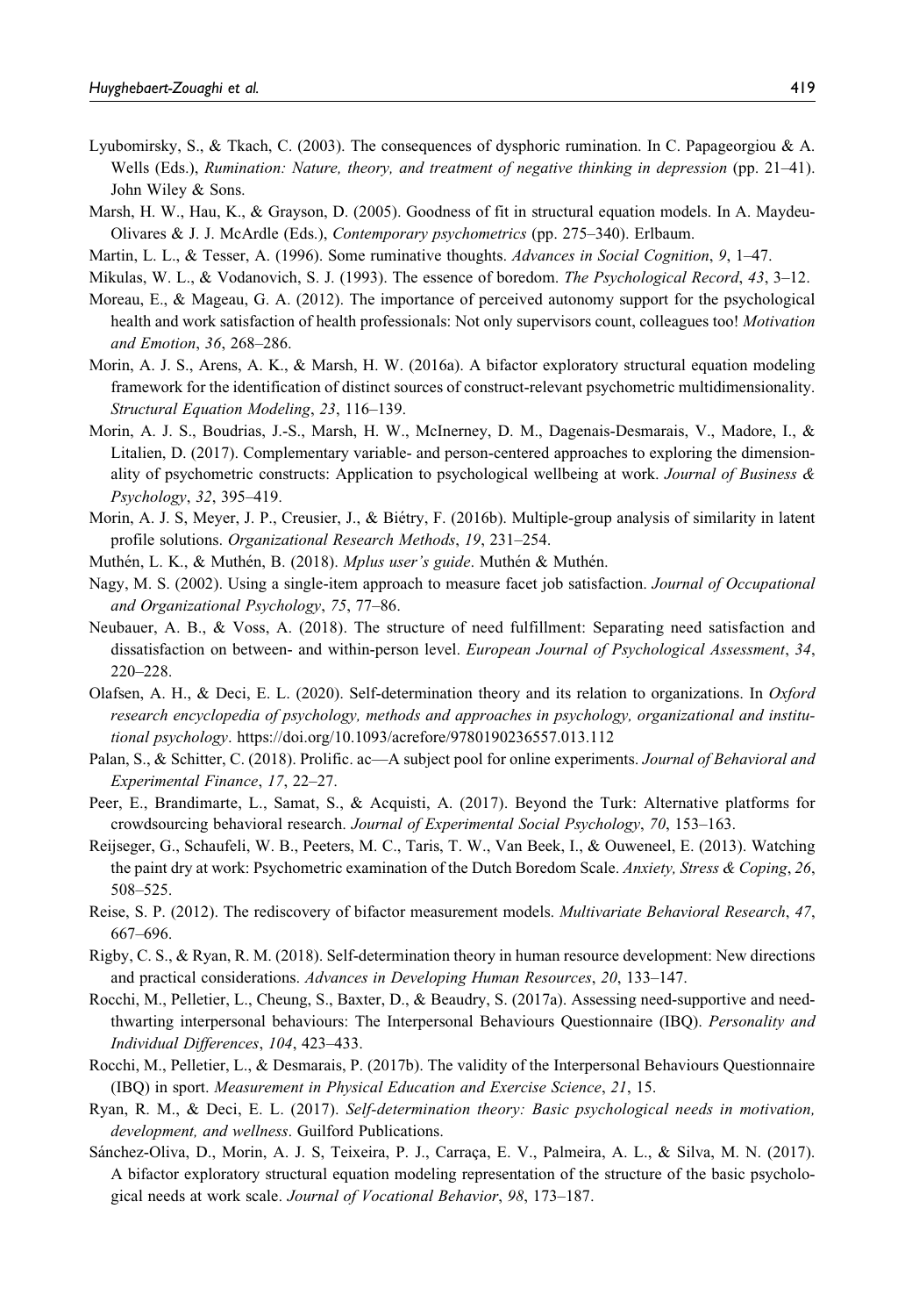- Schaufeli, W. B., & Salanova, M. (2014). Burnout, boredom, and engagement in the workplace. In M. C. W. Peeters, J. de Jonge, & T. W. Taris (Eds.), An introduction to contemporary work psychology (pp. 293–320). John Wiley & Sons.
- Schultz, P. P., Ryan, R. M., Niemiec, C. P., Legate, N., & Williams, G. C. (2015). Mindfulness, work climate, and psychological need satisfaction in employee well-being. Mindfulness, 6, 971–985.
- Shimazu, A., Schaufeli, W. B., Kamiyama, K., & Kawakami, N. (2015). Workaholism vs. work engagement: The two different predictors of future well-being and performance. International Journal of Behavioral Medicine, 22, 18–23.
- Slemp, G. R., Kern, M. L., Patrick, K. J., & Ryan, R. M. (2018). Leader autonomy support in the workplace: A meta-analytic review. Motivation and Emotion, 42, 706–724.
- Tóth-Király, I., Morin, A. J. S., Bőthe, B., Orosz, G., & Rigó, A. (2018). Investigating the multidimensionality of need fulfillment: A bifactor exploratory structural equation modeling representation. Structural Equation Modeling, 25, 267–286.
- Tóth-Király, I., Morin, A. J. S, Gillet, N., Bőthe, B., Nadon, L., Rigó, A., & Orosz, G. (2020). Refining the assessment of need supportive and need thwarting interpersonal behaviors using the bifactor exploratory structural equation modeling framework. Advance online publication. [https://doi.org/10.1007/s12144-020-](https://doi.org/10.1007/s12144-020-00828-8) [00828-8](https://doi.org/10.1007/s12144-020-00828-8)
- Trépanier, S. G., Fernet, C., & Austin, S. (2016). Longitudinal relationships between workplace bullying, basic psychological needs, and employee functioning: A simultaneous investigation of psychological need satisfaction and frustration. European Journal of Work and Organizational Psychology, 25, 690–706.
- Trépanier, S.-G., Forest, J., Fernet, C., & Austin, S. (2015). On the psychological and motivational processes linking job characteristics to employee functioning: Insights from self-determination theory. Work & Stress, 29, 286–305.
- Van den Broeck, A., Ferris, D. L., Chang, C. H., & Rosen, C. C. (2016). A review of self-determination theory's basic psychological needs at work. Journal of Management, 42, 1195.
- Van den Broeck, A., Vansteenkiste, M., De Witte, H., Soenens, B., & Lens, W. (2010). Capturing autonomy, competence, and relatedness at work: Construction and initial validation of the Work-Related Basic Need Satisfaction Scale. Journal of Occupational and Organizational Psychology, 83, 981–1002.
- Van der Elst, T., Van den Broeck, A., De Witte, H., & De Cuyper, N. (2012). The mediating role of frustration of psychological needs in the relationship between job insecurity and work-related well-being. Work  $\&$ Stress, 26, 252–271.
- van Hooff, M. L., & van Hooft, E. A. (2017). Boredom at work: Towards a dynamic spillover model of need satisfaction, work motivation, and work-related boredom. European Journal of Work and Organizational Psychology, 26, 133–148.
- Vandenberg, R. J., & Lance, C. E. (2000). A review and synthesis of the measurement invariance literature: Suggestions, practices, and recommendations for organizational research. Organizational Research Methods, 3, 4–69.
- Vansteenkiste, M., Lens, W., Soenens, B., & Luyckx, K. (2006). Autonomy and relatedness among Chinese sojourners and applicants: Conflictual or independent predictors of well-being and adjustment? Motivation and Emotion, 30, 273–282.
- Vansteenkiste, M., Ryan, R. M., & Soenens, B. (2020). Basic psychological need theory: Advancements, critical themes, and future directions. Motivation and Emotion, 44, 1–31.
- Wang, C., Hsu, H. C. K., Bonem, E. M., Moss, J. D., Yu, S., Nelson, D. B., & Levesque-Bristol, C. (2019). Need satisfaction and need dissatisfaction: A comparative study of online and face-to-face learning contexts. Computers in Human Behavior, 95, 114–125.
- Wanous, J. P., Reichers, A. E., & Hudy, M. J. (1997). Overall job satisfaction: How good are single-item measures? Journal of Applied Psychology, 82, 247–252.